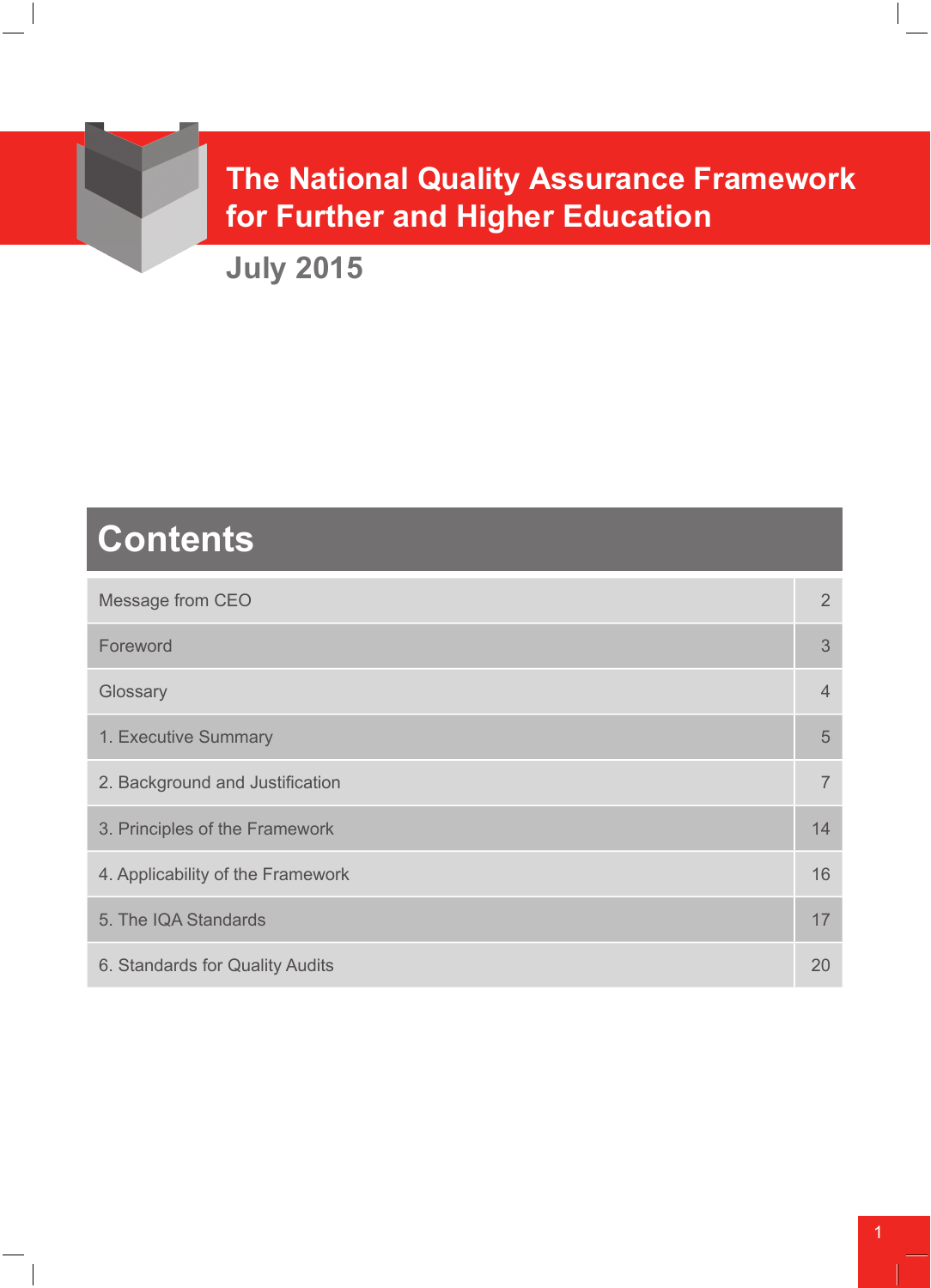# **Message from the CEO**

As the competent authority for licensing, accreditation and quality assurance of further and higher education in Malta, the National Commission for Further and Higher Education is committed to keep on ensuring good quality education for the best interest of the students. This is possible through law enforcement and continuous recommendations to the government for further improvement.

Quality assurance in further and higher education is very important to guarantee transparency and efficiency. This helps to create a trustworthy local education system, for the benefit of both national and international students. In addition, quality assurance is the backbone of any National Qualifications Framework. This ensures the portability of qualifications across European Member States, encourages added mobility in terms of employment as well as internationalisation. Having the Malta Qualifications Framework referenced to the European Qualifications Framework is also an added advantage since students studying in Malta would have the same levels of knowledge, skills and competences required in the EU.

Thanks to the National Quality Assurance Framework for Further and Higher Education, the Commission is further strengthening quality assurance in Malta by providing guidelines and assistance to all licensed institutions as well as prospective ones. This will ensure the same level of due diligence across different forms of educational institutions, thus raising standards of higher education in Malta and stimulating further investment in the education sector for the benefit of the wider Maltese economy.

NCFHE commits itself to create more awareness among educational institutions on the importance of good quality education and also provide them with the necessary assistance to build a robust internal quality assurance system. This will facilitate monitoring of quality within the parameters of the Framework and move towards a pro-quality culture, further reassuring not only students, but also employers and teaching professionals.

I would like to thank all the project partners and NCFHE employees for their support and dedication towards this mission. Special thanks also go to all those educational institutions licensed by the NCFHE who actively participated during various consultation sessions. I augur that this good working relationship continues further since collaboration and dialogue amongst all stakeholders can address arising challenges and maximise opportunities in the sphere of further and higher education.

**Ms Edel Cassar** *Chief Executive Officer*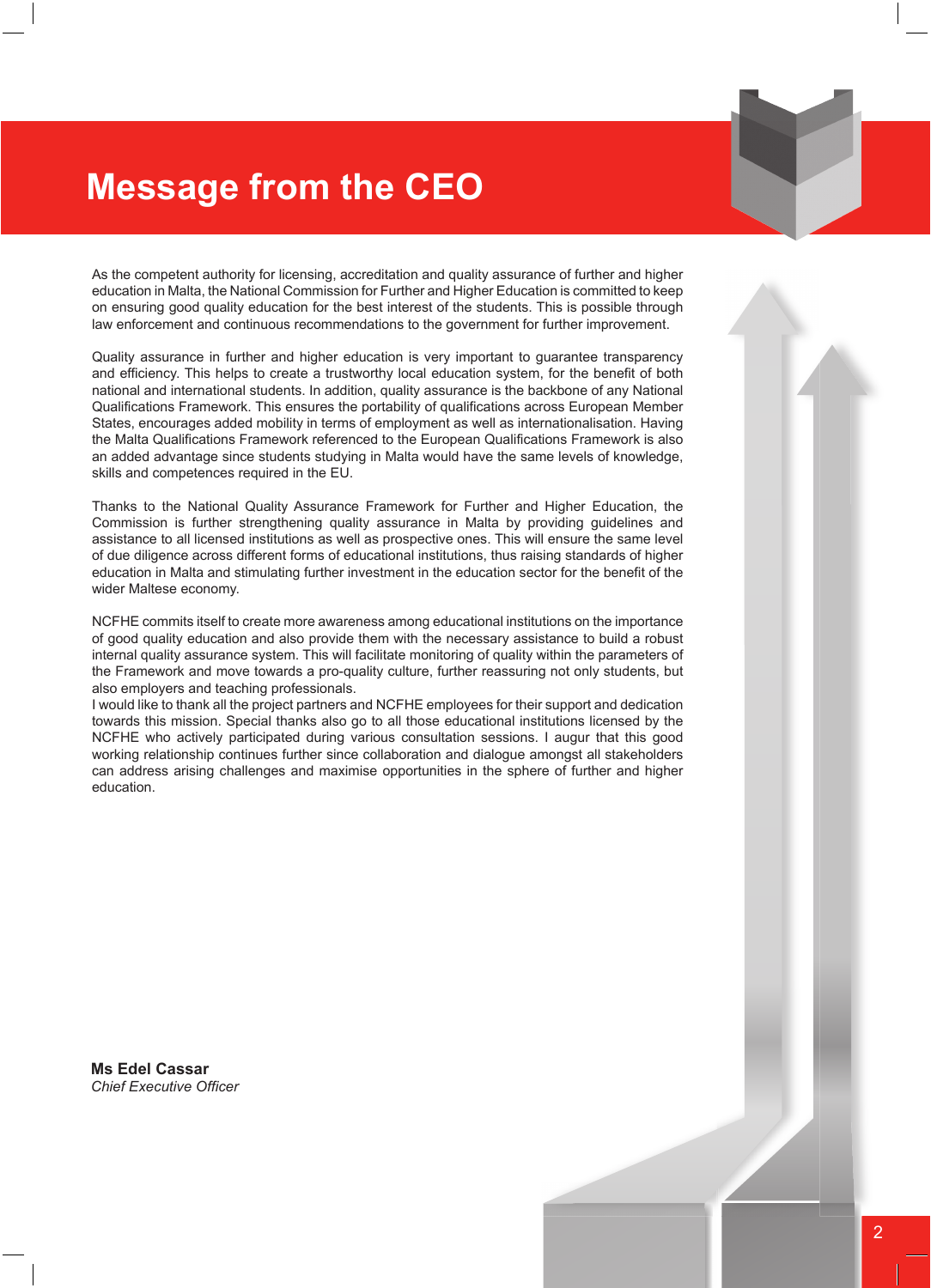

The National Quality Assurance Framework for Further and Higher Education is a key deliverable of ESF Project 1.227 'Making Quality Visible'. The partners of Project are:

- The National Commission for Further and Higher Education (NCFHE) (leading partner)
- **The University of Malta**
- The Malta College for Arts, Science and Technology (MCAST)
- The Institute for Tourism Studies (ITS)
- The Directorate for Lifelong Learning (DLLL)
- The Employment and Training Corporation (ETC)
- **•**  ACQUIN, the transnational partner of the project and an established cross-border Higher Education Quality Assurance Agency based in Germany.

Through this project the NCFHE is implementing its legal obligation to set up a national external quality audit system that complements the internal quality assurance mechanisms of individual further and higher education entities. The Framework provides the conceptual context for this work, and situates it in the paramount need to develop a national quality culture.

In the first stage the scope of the Framework is to implement the provisions on internal quality assurance and periodic external quality audits (EQAs) in Subsidiary Legislation 327.433. The Framework refers to further, higher and adult formal education provision in both state and nonstate sectors.

The provider and programme/course accreditation procedures are presently being revised. At a second stage, the Framework shall be expanded to incorporate adapted provider and programme/ course accredition procedures and adapted EQA procedures for all categories of entities.

In the third stage of the development of the Framework, it will be reviewed to consider how best to incorporate quality assurance requirements for informal and non-formal learning.

This three-stage approach will allow the Framework to be fine-tuned with the benefit of experience.

The Framework was launched in a Consultative Conference with stakeholders on the  $25<sup>th</sup>$  July 2014 that ushered in a three-month consultation period. As a result of the feedback received, the Framework was revised in October 2014, and revised again after the end of the three pilot EQAs of the University of Malta, MCAST and ITS that were at the centre of ESF Project 1.227. The present publication now covers the background to the Framework and the resulting Internal and External Quality Assurance Standards. The procedures for the undertaking of EQAs are included in the Manual of Procedures that has been issued as a separate publication.

I would like to thank my colleagues within the partner institutions of the ESF Project 1.227; NCFHE Chairman Mr Martin Scicluna and the Board members of the NCFHE; NCFHE CEO Ms Edel Cassar; Professor John Portelli, Chairman of the Quality Assurance Committee within the NCFHE, and the members of the Committee; the many stakeholders and colleagues nationally and internationally who gave invaluable feedback; as well as my colleagues within the NCFHE, for their support in this project and in finalising this publication.

**Mr. Sandro Spiteri** *Head, Quality Assurance Unit*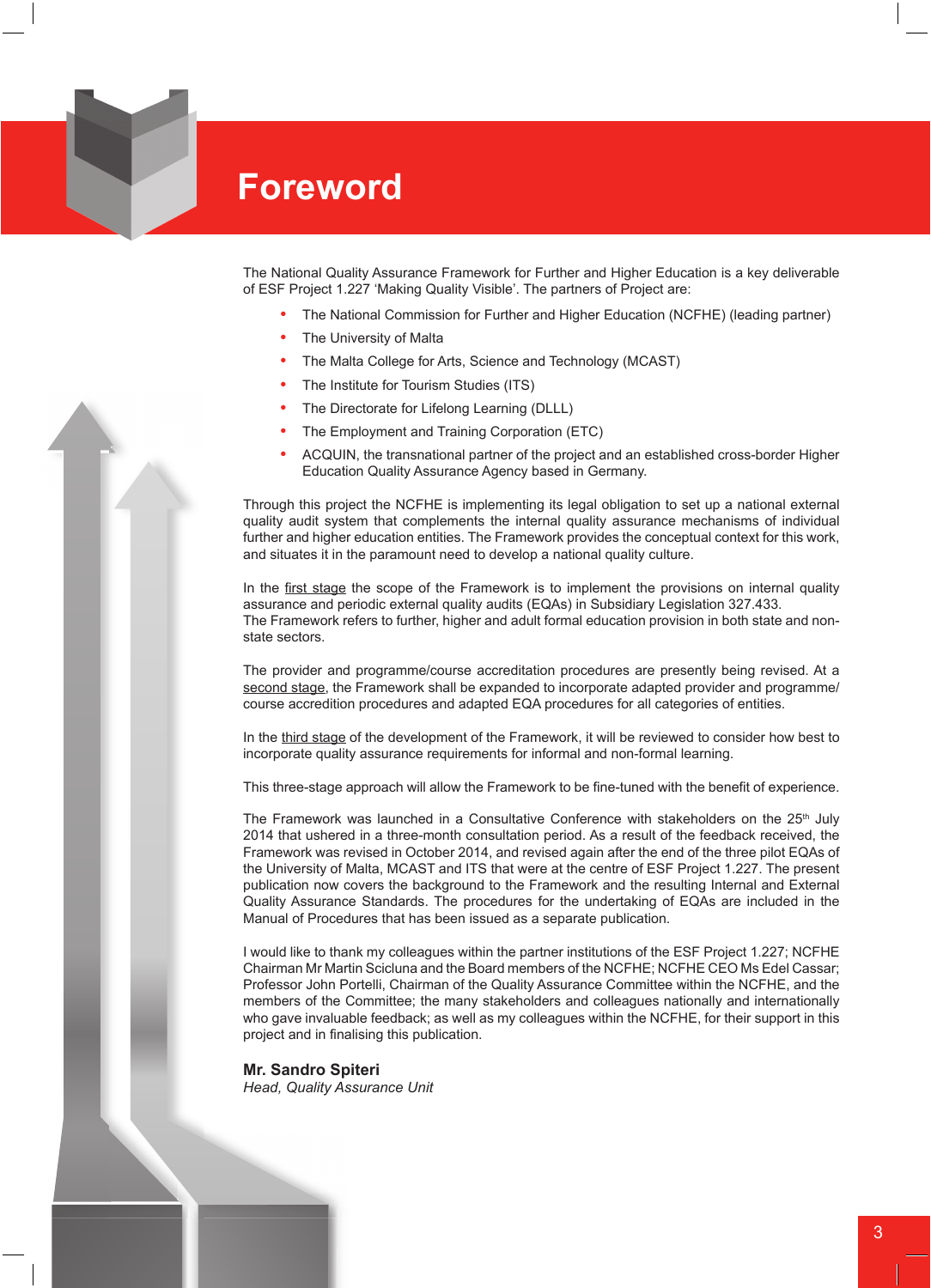# **Glossary**

 $\frac{1}{\sqrt{2\pi}}\int d^3x\sqrt{\frac{1}{2(1-x^2)}}\left( \frac{1}{2(1-x^2)}\right) \frac{dx}{(1-x^2)^2}dx$ 

| <b>APQRU</b>   | Academic Programmes Quality and Resources Unit, within the PVC                                                  |
|----------------|-----------------------------------------------------------------------------------------------------------------|
| <b>AQA</b>     | <b>Austrian Agency for Quality, Austria</b>                                                                     |
| <b>CEDEFOP</b> | European Centre for the Development of Vocational Training                                                      |
| <b>DLLL</b>    | Directorate for Lifelong Learning                                                                               |
| <b>ECTS</b>    | European Credit transfer System                                                                                 |
| <b>ECVET</b>   | European Credit System for Vocational Education and Training                                                    |
| <b>EFL</b>     | English as a Foreign Language                                                                                   |
| <b>EFQM</b>    | <b>European Foundation for Quality Management</b>                                                               |
| <b>ENQA</b>    | European Network for Quality Assurance in Higher Education                                                      |
| <b>ENQA</b>    | European Association for Quality Assurance in Higher Education                                                  |
| <b>EQA</b>     | <b>External Quality Audit</b>                                                                                   |
| <b>EQAR</b>    | <b>European Quality Assurance Register</b>                                                                      |
| <b>EQAVET</b>  | European Quality Assurance Reference Framework for Vocation Education and Training                              |
| <b>EQF</b>     | <b>European Qualifications Framework</b>                                                                        |
| <b>ESF</b>     | <b>European Social Funds</b>                                                                                    |
| <b>ESG</b>     | <b>European Standards and Guidelines</b>                                                                        |
| <b>ETC</b>     | <b>Employment and Training Corporation</b>                                                                      |
| <b>IQA</b>     | <b>Internal Quality Assurance</b>                                                                               |
| <b>ISO</b>     | International Organisation for Standardisation                                                                  |
| <b>ITS</b>     | <b>Institute for Tourism Studies</b>                                                                            |
| <b>MCAST</b>   | Malta College for Arts, Science and Technology                                                                  |
| <b>MQF</b>     | <b>Malta Qualifications Framework</b>                                                                           |
| <b>NCFHE</b>   | National Commission for Further and Higher Education                                                            |
| <b>OAQ</b>     | Centre of Accreditation and Quality Assurance in Higher Education, Switzerland                                  |
| <b>PVC</b>     | Programme Validation Committee, University of Malta                                                             |
| QA             | <b>Quality Assurance</b>                                                                                        |
| QAA            | <b>Quality Assurance Agency, UK</b>                                                                             |
| <b>QALLL</b>   | Quality Assurance in LifeLong Learning with a Focus on Vocational Education and Training and<br>adult education |
| <b>QMS</b>     | <b>Quality Management System</b>                                                                                |
| <b>RAQAPE</b>  | Agency for Quality Assurance in Pre-University, Rumania                                                         |
| <b>VET</b>     | <b>Vocational Education and Training</b>                                                                        |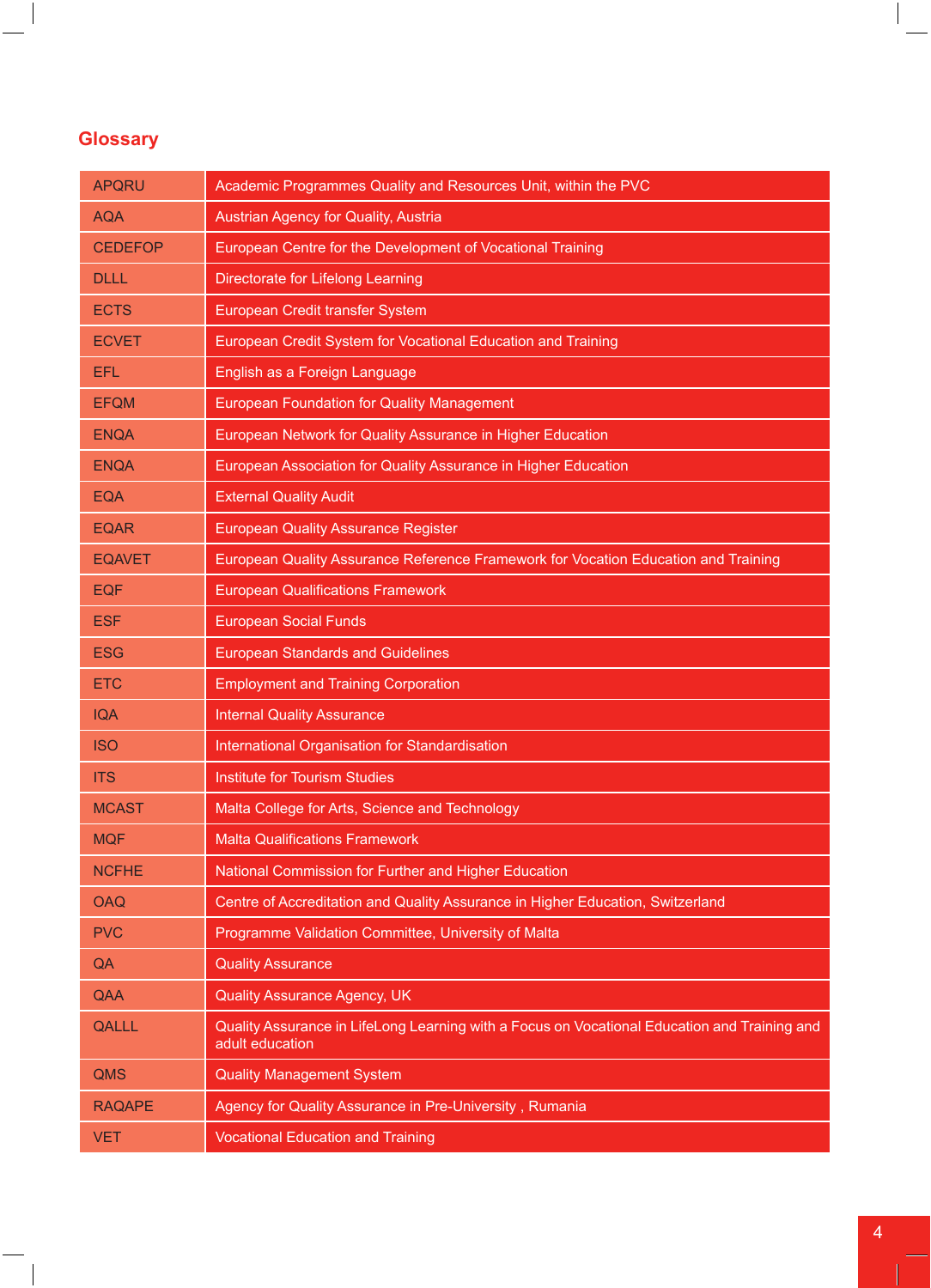- 1.1 The National Quality Assurance Framework for Further and Higher Education is a key deliverable of ESF Project 1.227 'Making Quality Visible', which is led by the National Commission for Further and Higher Education (NCFHE).
- **1.2** In the first stage the scope of the Framework is to implement the provisions on internal quality assurance and periodic external quality audits (EQAs) in Subsidiary Legislation 327.433. The Framework refers to further, higher and adult formal education provision in both state and non-state sectors.
- **1.3** The provider and programme/course accreditation procedures are presently being revised. At a second stage, the Framework shall be expanded to incorporate adapted provider and programme/ course accreditation procedures and adapted EQA procedures for all categories of entities.
- 1.4 In the third stage of the development of the Framework, it will be reviewed to consider how best to incorporate quality assurance requirements for informal and non-formal learning.
- **1.5** As a result of the feedback received, the present publication now covers the background to the Framework and the resulting Internal and External Qaulity Assurance Standards. The procedures for the undertaking of EQAs are included in the Manual of Procedures that has been issued as a seperate publication.
- 2.1 As part of the ESF Project the NCFHE conducted a Scoping Exercise with both state and nonstate further, higher and adult formal education service providers, that was intended to explore the complexity of provision and the state of preparedness and practice of providers in terms of quality assurance. This Scoping Exercise took the form of one-to-one interviews from January to March 2014 with 76 % of all provisional license holders at the time, as well as 63% of regular license holders<sup>1</sup>. Interviewed entities included the Project partners and the ETC.

#### **2.2 The Scoping visits indicated that:**

- a. providers approved of the development of an overarching Further and Higher Quality Assurance Framework, with the European Standards and Guidelines, at its heart;
- b. with very few exceptions, all providers had a good measure of explicit or implicit internal quality assurance procedures in place;
- c. providers could be categorised according to the five types of clients they serviced and the seven types of courses they provided;
- d. there is a wide spectrum of variance in the types of contractual relationship between

local representatives and the parent service providers who for the most part are operating in the UK. This ranged from 'strong' to 'weak' quality assurance practices by the parent provider;

- e. bona fide education providers in Malta already have in place many key elements of what would constitute good practice in internal quality assurance. In some cases, the structures and procedures may be informal, but they are nonetheless underpinned by the intent of ensuring a valid educational experience for students. In such cases, the Scoping Exercise served to bring to consciousness and to systematize the good practices already in place, as well as to highlight the lacunae that required particular attention;
- f. the local providers that act as representatives of foreign courses and degree providers are subject to the due diligence and quality assurance procedures of the parent provider. This has frequently led to a beneficial transfer of experience and expertise that has resulted in a steady improvement and expansion of services.
- **3.1** The feedback received indicated that the internal and external quality assurance measures proposed in the Framework had to be flexible enough to cater for all these variances. These measures needed to be at par with accepted international standards to ensure the integrity and credibility of the Framework, whilst not being so cumbersome, especially for micro operations, as to overwhelm them which would be detrimental to the development and sustainability of a quality culture.
- **3.2** The need for convergence and harmonization between different quality assurance mechanisms and tools is being increasingly highlighted at EU level. Malta is responding to these developments by proposing a National Quality Assurance Framework that is customized for the realities and needs of Maltese education, and is sufficiently overarching and flexible to effectively address further, higher and adult formal education provision. This will address Malta's commitments with respect to quality assurance both for higher education in terms of the Bologna process, as well as for VET in terms of the Copenhagen Process.
- **3.3** A number of important initiatives have been taken recently in Malta and internationally to compare different quality assurance mechanisms. One can conclude that the identification of a quality assurance common conceptual core for further, higher and adult education, which is situated within the ESG and enriched by EQAVET perspectives, and that is in harmony with a whole range of quality assurance systems may already be in use by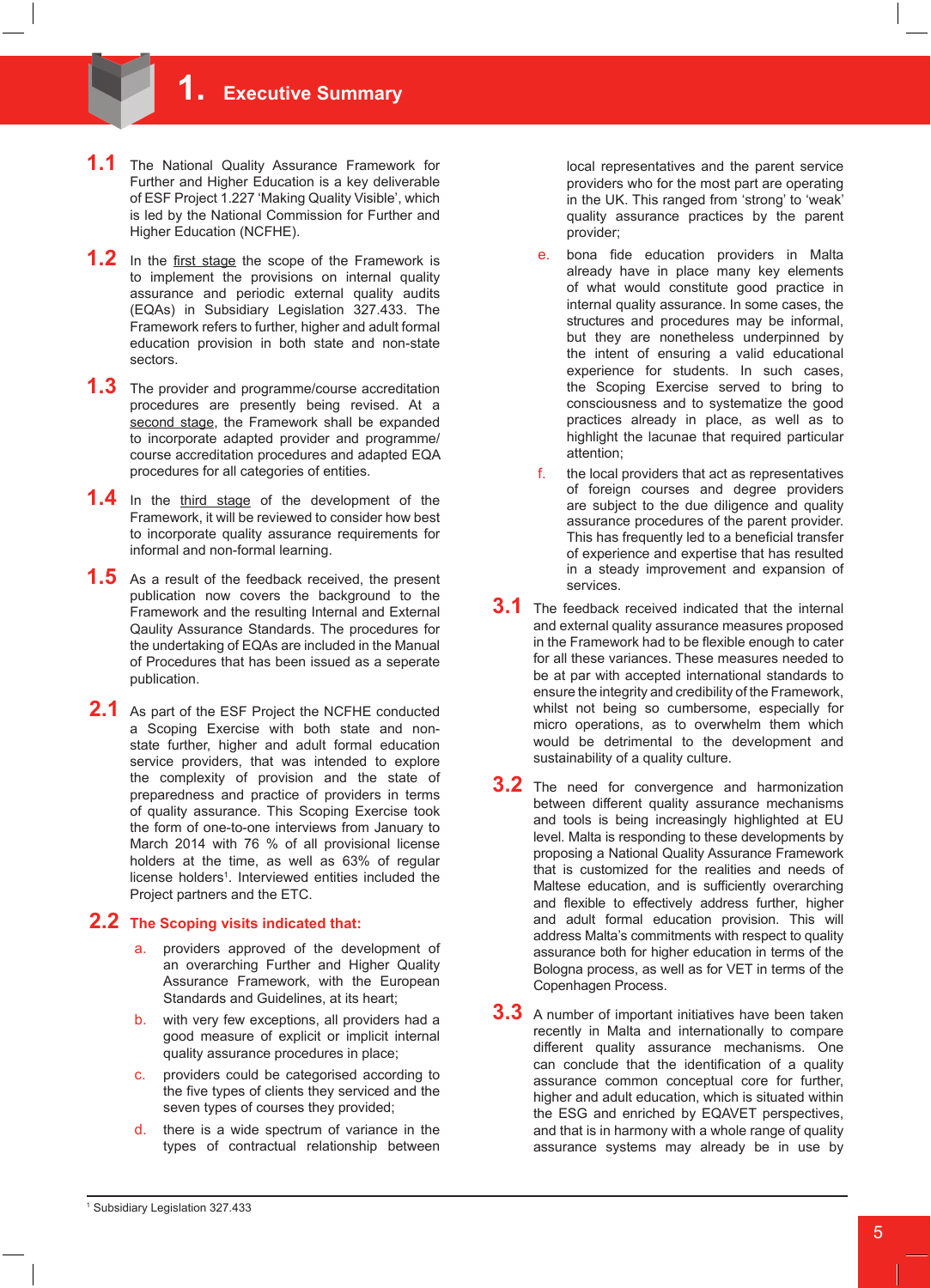Maltese providers, thus making it an achievable target for Malta.

- **3.4** Following the Consultative Conference of the 25<sup>th</sup> July 2014, a number of local, national and international stakeholders provided feedback with recommendations for amendments to the proposed Framework. These have been incorporated in the final text.
- **4.1** The Framework is underpinned by six principles that determine the remit and function of the Framework and the relationship between internal and external quality assurance to enhance learning outcomes.
	- a. **The Framework is based on the ESG and enriched by the EQAVET perspective.**
	- b. **The Framework contributes to a National Culture of Quality,** through:
		- increased agency, satisfaction and numbers of service users;
		- an enhanced international profile and credibility of providers in Malta, and
		- the promotion of Malta as a regional provider of excellence in further and higher education.

Figure 1.1 Represents the concentric nature of the national culture of quality.



- c. **The Internal Quality Assurance (IQA) is fit for Purpose.**
- d. **The External Quality Assurance (EQA) is a tool for both development and accountability.** The EQA shall ensure that the internal quality management system of the provider is:
	- fit for purpose according to the provider's courses and service users;
	- **•**  compliant with standards and regulations and contributing to the development of a national quality culture;
	- contributing to the fulfilment of the broad goals of Malta's Education Strategy 2014- 2024, and
- implemented with effectiveness, comprehensiveness and sustainability.
- e. **The Quality Cycle is at the heart of the Framework.**
- f. **The integrity and independence of the EQA process is guaranteed.**
- **5.1** Table 4.1<sup>2</sup> below indicates the applicability of the various components of the Framework to the different types of entities accredited with the NCFHE.

| <b>Type of Entity</b>                  | <b>IQA</b>  | External<br><b>Review</b><br>of IQA | EQA          |
|----------------------------------------|-------------|-------------------------------------|--------------|
| Self-accredited                        | X           | X                                   | X            |
| <b>University</b>                      | X           | X                                   | X            |
| <b>Higher Education</b>                | X           | X                                   | X            |
| <b>Further and Higher</b><br>Education | $\mathbf x$ | $\mathbf x$                         | $\mathbf{x}$ |
| Local rep./ franchise                  | X           | X                                   | $\mathbf{x}$ |
| <b>Further education</b>               | X           |                                     | X            |

- **5.2** In parallel to the ESF Project 1.227, the NCFHE is working on the development of the accreditation and audit of e-learning based providers and programmes using international standards and tools. This development will be in harmony with the principles and standards of the Framework, and will in effect constitute part of the Second Stage of the Framework as indicated in the Foreword.
- **5.3** Also as part of the Second Stage of the Framework, the NCFHE shall issue clarifications on the applicability of the Framework to Further Education Centres, Tuiton Centres and VI Forms.

# **6.1 The Standards for internal quality assurance are:**

- a. An effective Policy for quality assurance
- b. Institutional probity;
- c. Appropriate Design and approval of programmes;
- d. Student-centred learning, teaching and assessment;
- e. Student admission, progression, recognition and certification;
- f. Competence of Teaching staff
- g. Appropriate Learning resources and student support;
- h. Appropriate Information management
- i. Appropriate Public information;
- j. On-going monitoring and periodic review of programmes;
- k. Cyclical external quality assurance.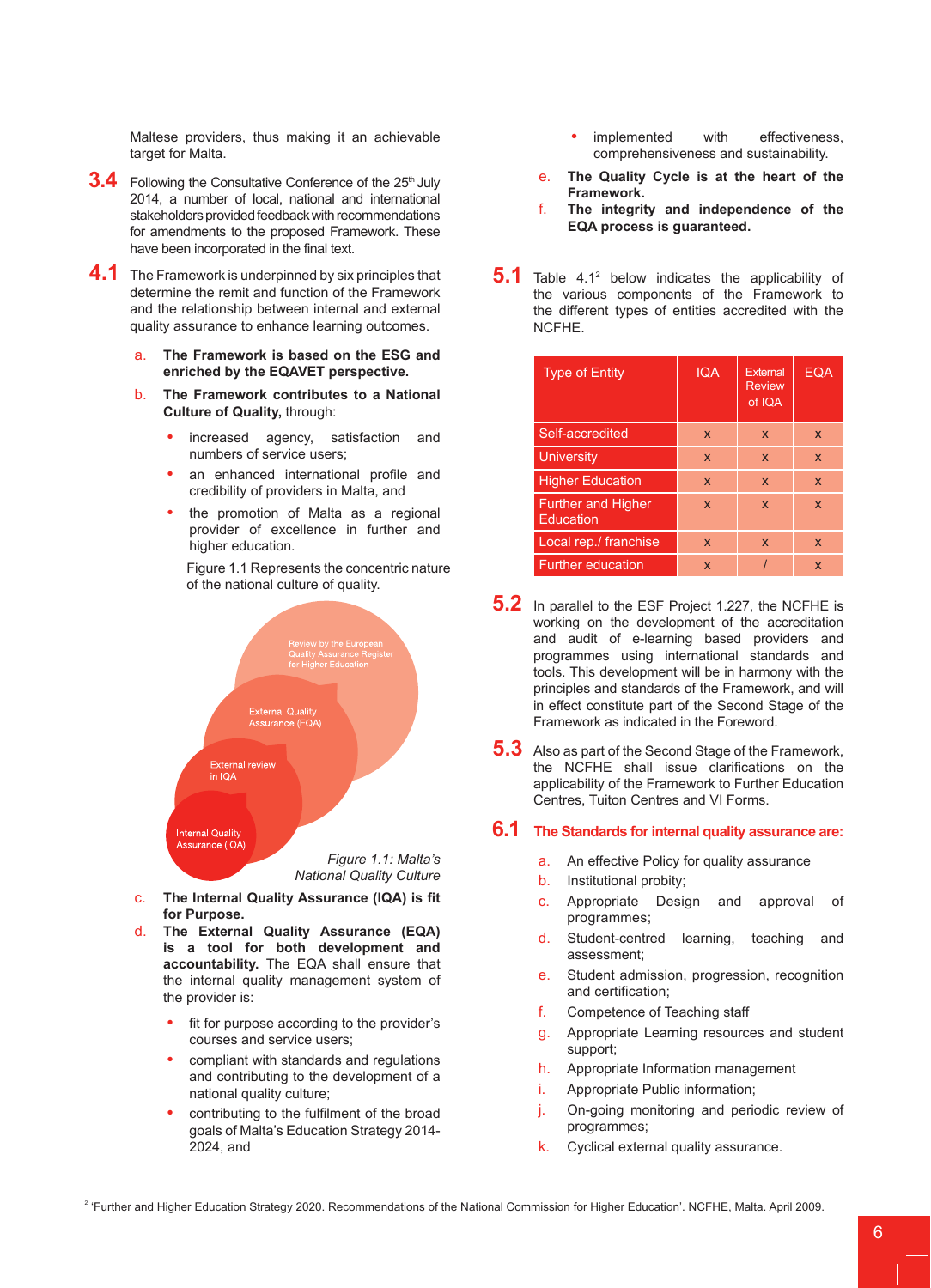**2.1** The National Commission for Further and Higher Education (NCFHE) is both empowered and committed to develop and implement a national quality assurance mechanism that addresses further and higher education provision, in fulfilment of Malta's international obligations in this field.

> The need for a quality assurance framework for further and higher education was first established in the Further and Higher Education Strategy 2020<sup>2</sup> for Malta, published in 2009. This Strategy outlined twelve priority areas of action and identified three areas of policy development as an immediate priority. The priority directly related to quality was the promotion of excellence in further and higher education and in research by creating a quality culture across the sector, mainly through the development of a new licensing, quality assurance and accreditation framework for further and higher education and the setting up of a Quality Assurance Agency for the sector.

> The formation of the NCFHE was a direct consequence of this Strategy. The NCFHE was legislated by the revised Education Act which came into force on the 1st August 2012, and was formally launched on the 14<sup>th</sup> September of that year. However, the foundations of this Commission go back to 2005 when the Malta Qualifications Council was set up. The NCFHE in fact incorporates both the Malta Qualifications Council as well as the National Commission for Higher Education

> By virtue of Subsidiary Legislation 327.433, the NCFHE had the power to make and publish guidelines and criteria for the internal quality assurance system required by providers, and to make guidelines containing the criteria and procedures to be used in accreditation and external quality assurance activities. In doing so, the NCFHE is obliged to apply the relevant European and international standards, guidelines and criteria and respect for international treaties and agreements relevant to further and higher education provision as ratified or endorsed by Malta<sup>3</sup>.

> Specifically, Malta was one of the founder members of the European Higher Education Area in 1999, which led to the development of the European Standards and Guidelines for the fostering of internal and external quality assurance in higher education institutions.

Malta is also signatory to the Copenhagen Declaration of 2002 on enhanced European

cooperation in vocational education and training (VET), that led to the development of the European Quality Assurance Reference Framework for VET in 2009, and subsequently to the EQAVET system of quality assurance in VET. The Council Conclusions of November 2010 stated that by the end of 2015 Member States should establish at national level a common quality assurance framework for VET providers, which also applies to associated workplace learning compatible with the EQAVET framework. In 2013, the NCFHE led a project that adapted the EQAVET model for the Maltese context with respect to VET institutions.

With respect to adult learning, the European Commission adopted a Communication<sup>4</sup> in October 2006, followed up by an Action Plan $5$  in 2007 that was endorsed in May 2008 by the Education Ministers of the counties that are signatories to the Bologna Declaration. The Action Plan identified the need for quality assurance systems for providers.

Malta is also committed to achieving the Education and Training 2020 targets that include improving the quality and efficiency of education and training by, amongst other things, developing effective quality assurance systems<sup>6</sup>. Indeed, the Framework for the Education Strategy for Malta 2014-2024 launched by the Ministry for Education and Employment in February 2014 includes the quality assurance of education programmes as one of the seven strategic pillars for policy development.

#### **2.2 Overview of further, higher and adult formal education provision**

In 2013 the NCFHE received European Social Funds, through Project no. 1.227 'Making Quality Visible', to develop a national internal and external quality assurance framework for further and higher education, and related procedures and tools. One of the deliverables of this Project was a Scoping Exercise with both state and non-state further, higher and adult formal education service providers, that was intended to explore the complexity of provision and the state of preparedness and practice of providers in terms of quality assurance. This Scoping Exercise took the form of one-toone interviews from January to March 2014. 76  $%$  of all provisional license holders<sup>7</sup> at the time, as well as 63% of regular license holders which represent a good cross-section of this category, were interviewed to provide as comprehensive a picture as possible. Interviewed entities included the Project partners and the ETC.

7 Subsidiary Legislation 327.433

<sup>3</sup> Subsidiary Legislation 327.433, article 34 (2)

<sup>&#</sup>x27;Adult learning: It Is Never Too Late to Learn', communication from the European Commission, 2006. http://eur-lex.europa.eu/legal-content/EN/ ALL/?uri=CELEX:52006DC0614

<sup>5</sup> Action Plan on Adult learning - It is always a good time to learn, communication from the European Commission, 2007. http://eur-lex.europa. eu/legal-content/EN/TXT/?uri=CELEX:52007DC0558

 $\degree$  Council conclusions of 12 May 2009 on a strategic framework for European cooperation in education and training ('ET 2020'), Strategic Objective 2.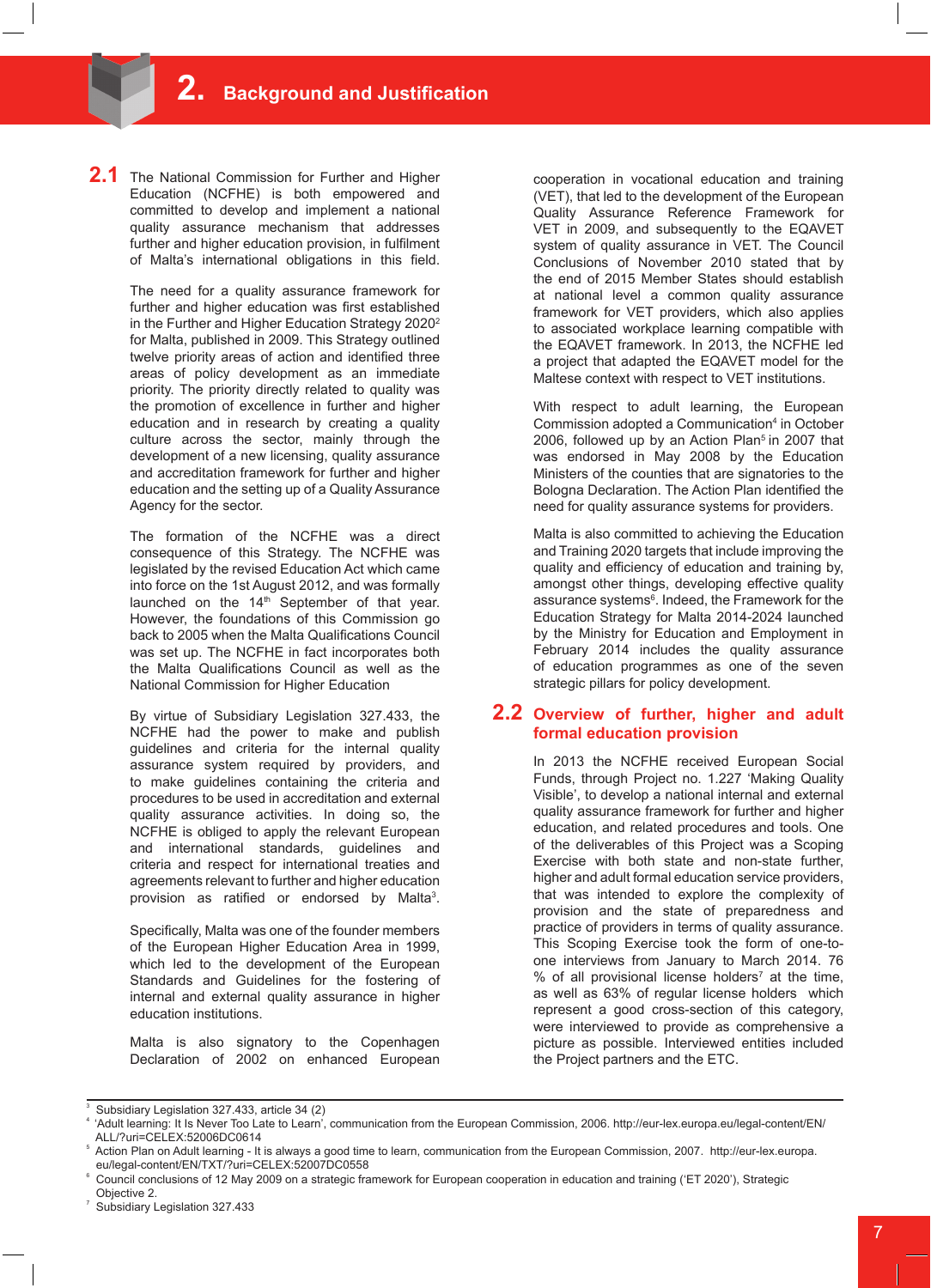The general feedback received during the Scoping visits was that these were welcomed, and that providers approved of the development of an overarching Further and Higher Quality Assurance Framework with the European Standards and Guidelines at its heart, as is explained further on in this document. With very few exceptions, all providers had a good measure of explicit or implicit internal quality assurance procedures in place, and appreciated that this would be taken into consideration once the Framework and audits were up and running, to avoid needless overlap.

The Scoping Exercise highlighted that providers could be categorised by the type of clients they serviced and by the type of courses they provided. Five categories of clients were identified:

- a. full-time 'local' students in full-time or parttime whole courses;
- b. international residential students;
- c. students attending short courses;
- d. pre- and post-16 year olds in the same entity;
- e. students with vulnerable backgrounds.

Seven categories of providers were identified by the type of courses they provide:

Of course the same entity could fall within different student and course type categories.

- a. self-accrediting institutional providers: the University of Malta, MCAST and ITS;
- b. state entities such as the ETC and the Malta Tourism Authority that develop courses, outsource their provision, and then undertake quality assurance on the course process and outcomes;
- c. local administrators of foreign accredited courses;
- d. local EFL<sup>8</sup> providers for foreign clients;
- e. providers of home-grown courses;
- f. providers of distance learning courses;
- g. micro providers, typically an operation run by one or two persons and providing very few courses per year.

The Scoping Exercise also highlighted the wide spectrum of variance in the types of contractual relationship between local representatives and the parent service providers who for the most part are operating in the UK. This ranged from 'strong' to 'weak' quality assurance practices by the parent provider. A typical 'strong control' scenario meant that student selection would be made or confirmed by the parent provider, who also sent some or all of the trainers, and provided some or all of the teaching, learning and assessment resources. Scripts would be sent abroad to be marked and the results and certificate would be respectively communicated and disseminated by the parent provider. The parent provider would also send regular

moderators or evaluators to assess the learning environment and outcomes, at least once a year.

In a 'weak control' scenario, students and trainers would be selected locally, examinations would be corrected and the certificate generated locally. Quality assurance would be through spot-checks to ensure compliance with regulations and sample verification of results.

The feedback received indicated that the internal and external quality assurance measures proposed in the Framework had to be flexible enough to cater for all these variances. These measures needed to be at par with accepted international standards to ensure the integrity and credibility of the Framework, whilst not being so cumbersome, especially for micro operations, as to overwhelm them and be an actual disincentive to the development and sustainability of a quality culture.

# **2.3 Local current practice in Quality Assurance**

The Scoping Exercise mentioned in the previous section also highlighted a pervading culture of good practice already in place in the development and implementation of quality assurance mechanisms in both state and private further and higher education provision. This serves as an excellent basis for further development.

In 2008, the University of Malta set up its Programme Validation Committee (PVC) which is a standing committee of the University Senate that replaced the Senate Sub-Committee on Approval of Courses and Regulations. The main functions of the PVC, composed of academic members of staff nominated for this purpose by the Rector, are as follows:

- to provide quality assurance mechanisms acceptable to Senate and appropriate for internal and external audit purposes;
- to ensure that academic programmes are of appropriate standard;
- to ascertain the validity of the programmes on offer;
- to ensure optimal use of available resources.

The PVC is assisted in its task by the Academic Programmes Quality and Resources Unit (APQRU) which also provides on-site and off-site assistance to departments and faculties, institutes and centres with regard to validation procedures.

The University of Malta has based its quality assurance procedures on the European Standards and Guidelines (ESG). As from January 2014, the University of Malta has started a process of periodic programme review. Programme review is an ongoing process and has as its basis the existing

<sup>8</sup> The teaching of English as a Foreign Language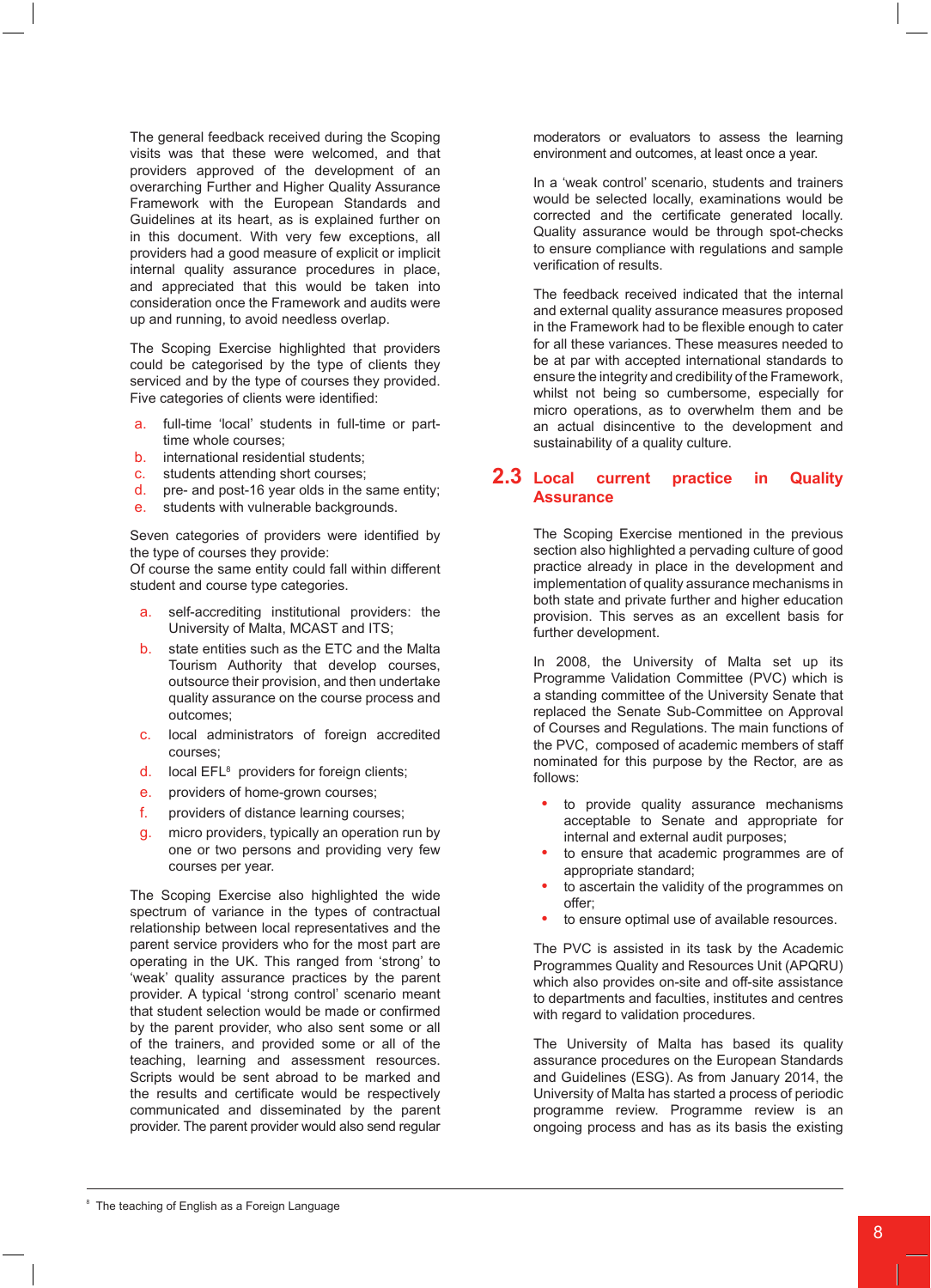audit practices which take place as part of quality assurance mechanisms in place at the University. These audit practices include, for example, the study-unit feedback exercises which are held twice a year, the course experience survey, the consideration of external examiners' reports, the collation of data in relation to student progression, and ongoing and periodic consultation with stakeholders involved. However, collation of data only represents the first step in quality assurance. The real use of such an exercise is effective analysis of the data and the conclusions derived from it. Periodic Programme Review is the stage at which this data is formally considered in order to evaluate the quality and standards of programmes offered by the various academic entities. From such review, the University can design action plans which help map the way forward in favour of quality enhancement and maintenance.

All departments within the University are required to undertake Periodic Programme Review, which essentially involves an evaluation of the complete portfolio of undergraduate and postgraduate taught programmes on offer. Such a review generally involves external stakeholders. This process is an important aspect of the University's quality assurance procedures, and serves to ensure that programmes are of an acceptable quality, appropriate academic standard and relevant to the needs of society.

The Malta College for Arts, Science and Technology (MCAST) set up its Quality Assurance Department in 2008. The ethos of the Department is that quality assurance needs to be focused on the added value to the customer, both internal and external, as identified by the Organisations' Mission Statement and Quality Policy. All Quality Assurance initiatives therefore need to be supported and consolidated by a formal and structured Quality Management System (QMS).

The scope of the QMS operated by MCAST covers two core operational areas: the design, development, approval of VET programmes and courses; and the realisation of VET and support services to Learners and Industry. The purpose of the QMS is therefore to consolidate the various key processes in order to ensure that the VET objectives are met through continuous improvement. In order to ensure the effective implementation of the QMS, the College promotes and implements the 'Plan-Do-Check-Act' Quality Cycle approach:

PLAN : Planning for improvement through:

- a. Setting of strategic and quality objectives;
- b. Design and development of full time and part time accredited vocational education programmes;
- c. Development of student support services.

#### DO : Realisation of :

- a. VET programmes/courses;<br>b. VFT related student suppor
- VET related student support services;
- c. industry related services;
- d. research and Innovation initiatives.

CHECK : Measurement, monitoring and analysis of results of

- a. Strategic objectives;
- b. EQVAET indicators;
- c. internal and external Customer feedback;
- d. employee feedback;
- e. internal and external auditing;<br>f. Internal Verification;
- Internal Verification;
- g. management review.

ACT : Implementation of corrective, verification and preventive actions.

The various Quality Management System processes are incorporated within the College Quality Manual. The structure and content of the Quality Manual meet the requirements of the ESG Standard and Guidelines for Quality Assurance in the European Higher Education Area (February 2014); International standards or quality management system requirements (ISO9001 / BV Standard for Maritime Training Institutes), and the EQARF Quality indicators for assuring quality in VET.

Quality assurance has always been present at the Institute for Tourism Studies (ITS) in various forms and shapes. In 2013, it participated as a partner in the EQAVET Project aimed at developing a Quality Assurance Tool to help vocational institutions implement a Quality Assurance System.

The ITS reconstituted its quality assurance structures in the second half of 2013. The major aim of the ITS Academic Quality Assurance System is to improve quality in all aspects of the Institute's operations whenever and wherever possible. The ultimate objective is to guarantee the quality of students' holistic learning experience both academically and in areas of social and personal development.

In September 2013, a formal Academic Quality Assurance Committee was set up to coordinate the implementation of a formalized quality assurance system and processes. The Committee embarked upon a robust programme aimed at consolidating all quality assurance activities within the Institute with the ultimate purpose of fostering a quality culture within the institution. Against this background a Quality Assurance Policy is being developed to guide the practice based upon the expectations of the NCFHE particularly through participation of the ITS in ESF Project 1.227 'Making Quality Visible'.

The ITS Quality Assurance System places the onus of its implementation upon the entire Institute.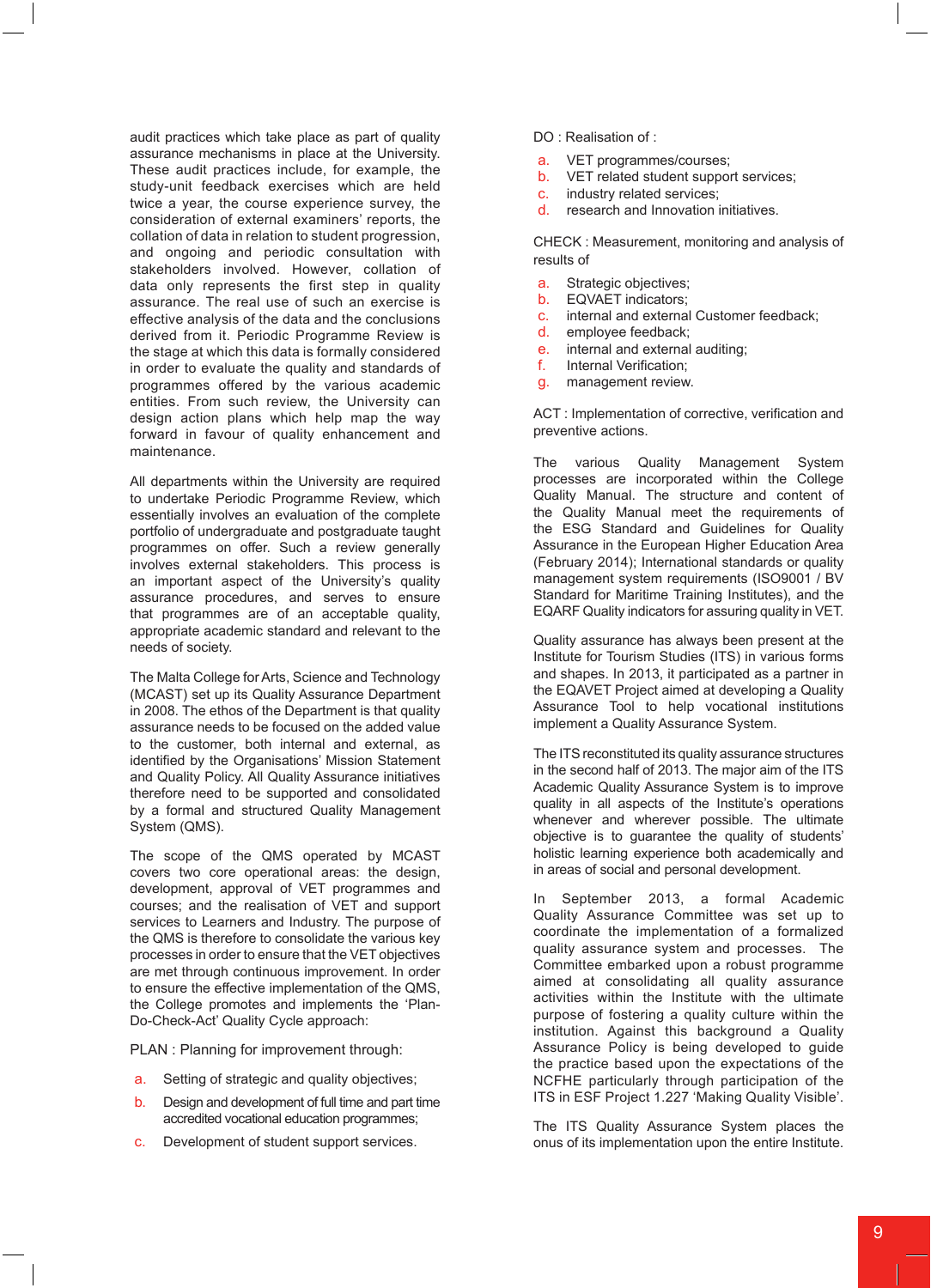It is mainly based on self-reviews operating in all institutional areas at different levels on a continuous cyclic basis, focused on continuous selfimprovement and accountability to stakeholders.

The initial steps towards establishing this system have already been taken. A draft Quality Assurance Manual has been published and is at present under review by the ITS staff. Information and training seminars are being held for consultation purposes.

The ITS Programme/Module validation system is being strengthened. As ITS was already having its courses validated by the Malta Qualifications Council for a number of years, a formal system was already in place. This has now been revised and up-dated especially in view of the fact that the Institute will be offering MQF Level 6 courses in the future.

Other basic documentation has also been reinforced: rules & regulations, examination policies, regulations and procedures. A Code of Ethics has also been drawn up.

The Directorate for Lifelong Learning (DLLL) was established in 2009 within the Ministry for Education and Employment. The DLLL is responsible for the design and implementation of Malta's Lifelong Learning Strategy and is guided by a vision that quality lifelong learning that empowers citizens through more personalised and innovative approaches to adult education.

The DLLL has the mission to increase participation in adult learning and to address the imbalances in participation to achieve a more equitable state of affairs. It is responsible for the selection, recruitment and placement of adult educators within its different centres, namely the seven Evening Classes Centres, the Lifelong Learning Centre in Msida and courses offered at community level. The Directorate recruits adult educators who are specialised in various fields including digital competence, family learning, languages, maths, science and technology, sense of initiative and entrepreneurship; social health and civic competences; vocational and educational training. It collaborates with the NCHFE to ensure that its courses are accredited according to the Malta Qualification Framework.

The DLLL is developing quality assurance and evaluation measures aimed at improving the quality and efficiency of over 200 adult learning courses. The DLLL engaged a quality assurance adult courses coordinator, who together with the Directorate's senior management, has the responsibility of ensuring that a number of processes and procedures are in place.

These include:Ensuring that learning outcomes are developed with and distributed to all educators and then processed by area/subject coordinators.

- 1. Planning two observations per year to be conducted by the area coordinators using standardised templates and level descriptors. A second visit may then be conducted by the Education Officer for Lifelong Learning.
- Gathering feedback from learners through a standardised on-line questionnaire distributed at end of course.
- 3. signing standardised assessment criteria for each course.

Work is currently in progress to ensure that effective measures are in place for the new academic year 2014/2015.

The Employment and Training Corporation (ETC) is Malta's public employment agency and a major provider of VET courses. To enhance the quality of its training services, the Corporation set up a Training Programme Design and Quality Assurance Unit in 2011. This Unit was set up specifically to develop and update training programmes, as well as provide and implement a quality assurance framework for training programme delivery. The Unit has adopted and implemented quality standards that range from the qualifications required by trainers to deliver training programmes, to classroom facilities, learner's course notes, training material and delivery, assessment methodology, certification and code of conduct. Since this Unit is also responsible for obtaining MQF/EQF level ratings for training programmes, the QA Unit also performs checks on recruited trainers or Contractors to ensure that the latter are abiding by the course layouts, which are aligned with the applications submitted for the accreditation process. This Unit also assesses the feedback received from trainers or Contractors and trainees at the end of each course module. Such feedback assists the Unit in designing new courses or updating of current courses.

The private sector has also actively pursued good quality assurance practices. One of the conclusions of the Scoping Exercise was that bona fide private sector education providers in Malta already have in place many key elements of what would constitute good practice in internal quality assurance. In some cases the structures and procedures may be informal, but they are nonetheless underpinned by the intent of ensuring a fair deal and a valid educational experience for students. In these cases, the Scoping Exercise served to bring to consciousness and to systematize the good practice already in place, as well as to highlight the shortcomings that required particular attention.

Many local providers act as representatives of course and degree providers that are established overseas, and are subject to the due diligence and quality assurance procedures of the parent provider.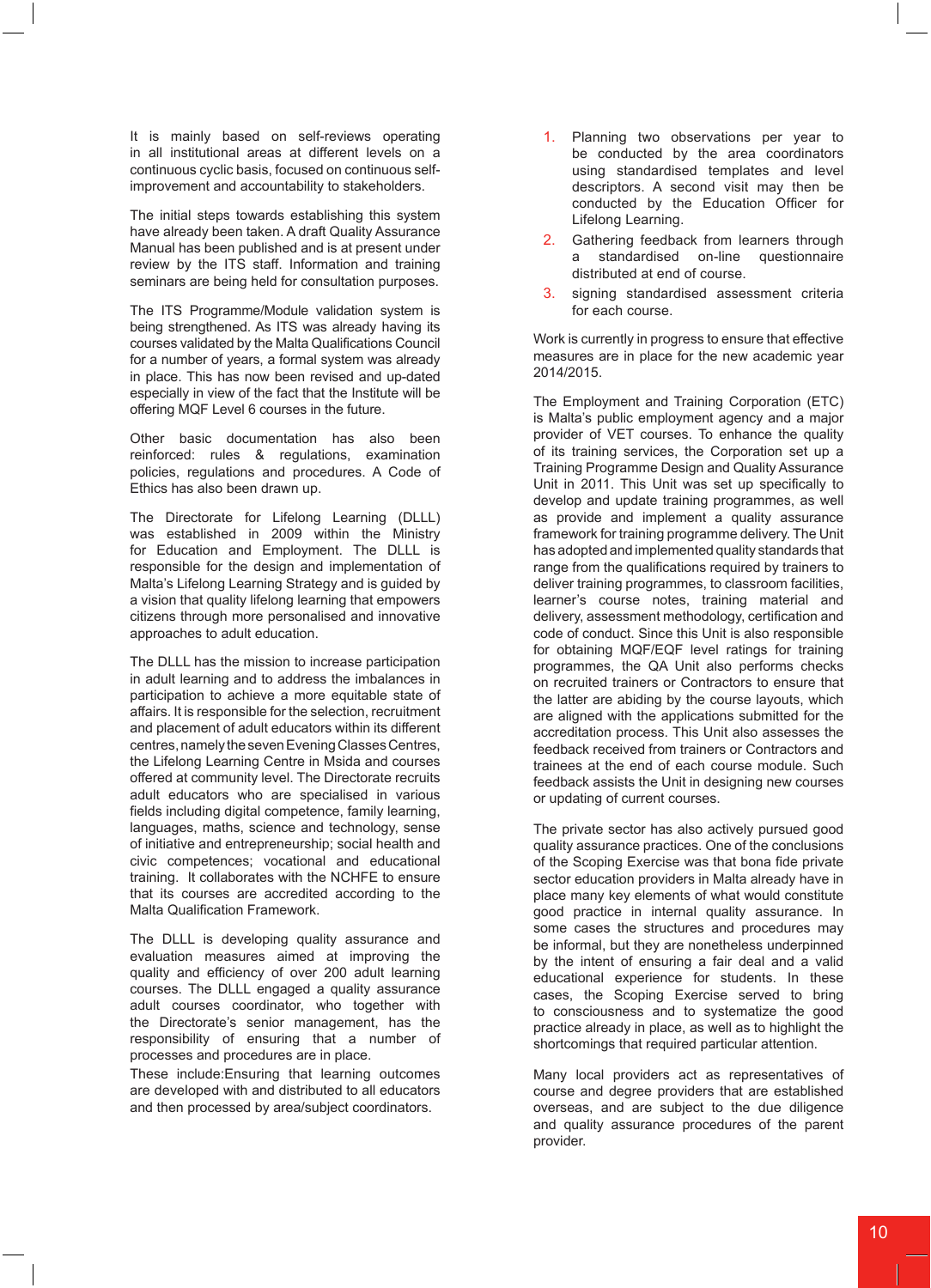This has many times led to a beneficial transfer of experience and expertise that has led to a steady improvement and expansion of services. Here the Scoping Exercise highlighted both the good practices in place, as well as the role that the local provider always has, in so far as Maltese jurisdiction is concerned, to be the primary guarantor of quality of the education experience of its students.

# **2.4 Need for a National QA Framework**

The European Standards and Guidelines (ESG)<sup>9</sup> were originally developed by the European Network for Quality Assurance in Higher Education (ENQA) in cooperation with the European Students' Union, the European Association of Institutions in Higher Education and the European University Association, and are intended to ensure quality in higher education provision. They came about as a result of an invitation by the Ministers of the Bologna Process signatory states in September 2003 to develop an agreed set of standards, procedures and guidelines on quality as well as ensuring an adequate peer review system. They were accepted by the Council of the Ministers in 2005 and revised in 2009.

During the Scoping Exercise mentioned earlier all further education providers agreed that the ethos and scope of the ESG could function as the basis for a national quality assurance framework that catered not only for higher but also for further and lifelong educational provision, for both state and private sectors. Indeed Subsidiary Legislation 327.433, 'Further and Higher Education (Licensing, Accreditation and Quality Assurance) Regulations' is situated within the discourse of the ESG: it defines quality assurance in terms of complementary internal and external processes whilst placing the responsibility for the former on the provider. It is worth noting that since the passing of this Legal Notice, the NCFHE has been requesting both further and higher education providers in Malta to develop their internal quality assurance system on the basis of the ESG. The Scoping Exercise thus indicated that both state and private sector further and higher education providers were ready, willing and able to take on board, and make best use of, a more systematic quality assurance mechanism in the form of a comprehensive national framework.

At the same time, providers expressed the need for a QA framework that was not only process but also outcome oriented, and had a greater sensitivity to stakeholder (including employer) involvement and employability issues than the 2009 version of the ESG. The Legal Notice itself is not circumscribed by these Guidelines, and goes beyond them in stipulating measures to ensure due process in, for example, accreditation and effective student safeguards.

All this is in line with the direction of the European Council Conclusions of May 2014 on Quality Assurance Supporting Education and Training. These have urged the European Commission to: "work (…) towards closer coordination and improvement of EQAVET and European tools for quality assurance in higher education, notably by incorporating a learning outcomes approach and with the support of transparency instruments such as the EQF, Europass and European credit systems" $(p.5)^{10}$ . Indeed in April 2014 the Commission concluded a wide-ranging stakeholder consultation on the European area of skills and qualifications<sup>11</sup> that included the following questions:

- a. Is it possible to identify some common basic principles and guidelines of quality assurance valid across sectors and applicable to all qualifications?
- b. Should there be a core of common European quality assurance principles for the provision of learning opportunities in all sectors of education and training?12

It is worth noting that the ESG are currently being revised and will be addressing some of the issues raised by Maltese providers. The European Commission<sup>13</sup> considers that the ESG have helped the convergence of quality assurance in higher education across countries, but due to their generic nature they tend to be understood and applied unevenly. Their revision is intended to keep the strengths of the 2009 version of the ESG, such as the integrated concept and understanding of QA, and its broad applicability and ownership, whilst addressing the weaknesses that have been highlighted through experience. These include elements of vagueness, redundancies and inconsistencies. Also, the Council Conclusions of May 2014 recommended the broadening of the scope of the ESG to include issues such as access to higher education, assessment of learning outcomes, retention of students, completion of studies and employability of graduates, and promoting cooperation on quality assurance with relevant education and training sectors.

Malta is responding to all these developments by proposing a National Quality Assurance Framework that is customized for the realities and needs of Maltese education, and is sufficiently overarching and flexible to effectively address further, higher and adult formal education provision. This will address Malta's commitments with respect to quality assurance both for higher education in terms of the Bologna process, as well as for VET, in terms of the Copenhagen Process.

 $12$  Ibid. p. 20

 <sup>9 2009</sup> version available at: http://www.enqa.eu/wp-content/uploads/2013/06/ESG\_3edition-2.pdf

<sup>10</sup> Available at: http://www.consilium.europa.eu/uedocs/cms\_data/docs/pressdata/en/educ/142694.pdf

<sup>11 &#</sup>x27;Stakeholder Consultation on the European Area of Skills and Qualifications. Background Document' European Commission March 2014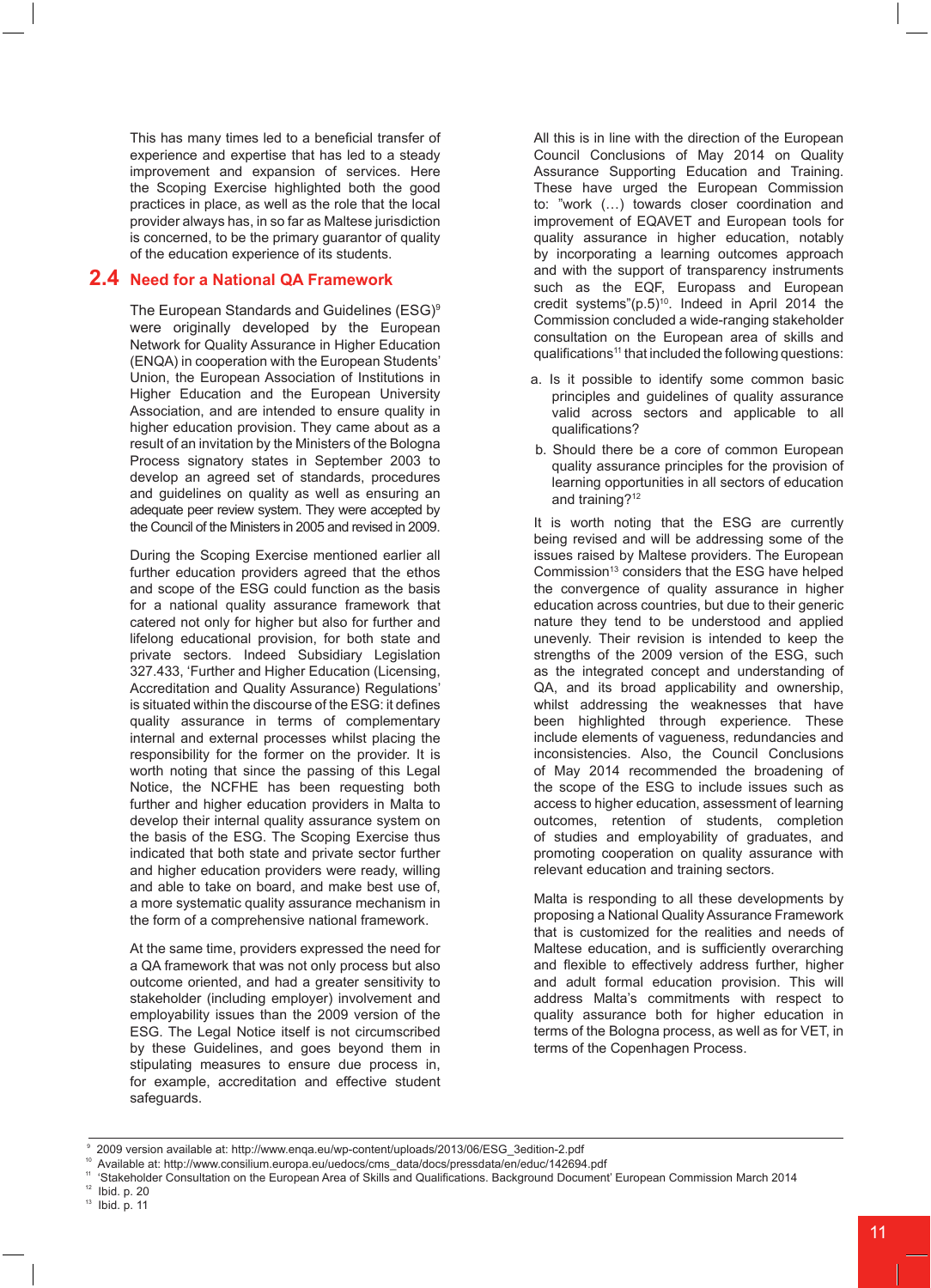The purpose of the Framework is thus to:

- promote trust and confidence in Malta's qualifications system on a national, European and global scale;
- **•**  support sound and robust qualifications based on a learning outcomes approach;
- establish a forum for sharing of expertise, experience and quality control of qualifications at national level, and
- serve as a point of reference and a referencing device.

# **2.5 Comparing different QA models**

A number of important initiatives have been taken recently to compare different quality assurance mechanisms. In March 2014, the EQAVET Network published on its website a comparative analysis of the EQAVET Framework, the ISO 9001 Standard and the EFQM Excellence Model. This analysis concluded that although these three models developed historically from completely different origins and, consequently, differ substantially in terms of focus and tools used, they do share important common elements. All three models are concerned with the same issues and are built on the Shewhart/Deming Cycle (Plan-Do-Check-Act) to achieve continual improvement.

In 2014, MCAST completed an exercise that cross references the support and operational processes of its customised Quality Management System (QMS) with the requirements of three specific external standards/recommendations, namely the ESG, the EQAVET model (as adapted for the Maltese context $14$ ) and the Bureau Veritas Standard for Quality Management Systems of Maritime Training Institutes.

It can be concluded from this cross-referencing exercise that the structure of the MCAST QMS is compatible with and fulfils the requirements of these three systems. In fact, it has been possible for the College to design the QMS in a modular structure that will allow for the adaptation to future changes in both internal and external stakeholder requirements.

The NCFHE also conducted an internal exercise in 2014 that compared the  $ESG<sup>15</sup>$  with the EQAVET Malta model including the Quality Indicators, the Framework Factors and the six Key Principles on which to base a QA system. It concluded that at a conceptual level all the Factors and Principles and 65% of the Indicators were reflected in the ESG. Both systems allow for both institutionallevel and programme-level quality assurance. The conceptual differences are that the ESG are more explicit in their process orientation, in the relationship between internal and external quality

assurance functions, and in placing the primary responsibility of quality assurance on the provider. On the other hand the EQAVET model is more explicitly oriented towards employability and employment, with a clearer reference to employers' involvement. The Shewhart/Deming Quality Cycle is an explicit component of the EQAVET model, whereas it is subsumed within the ESG and certainly does not act in contradiction to it. These differences are likely to be reduced with the revised version of the ESG.

Kelly  ${(2010)}^{16}$  compared the ESG and the EQAVET models. She concluded that both ESG and EQAVET outline the importance of developing a culture of quality. Both seek to promote greater consistency of quality policies (EQAVET) and standards (ESG) across their sub-sectors thereby increasing mutual trust among Member States and institutions which will greatly facilitate the recognition of qualifications. They both make reference to the need for internal and external evaluation mechanisms and processes. There are a number of key stages that can be found in both ESG and EQAVET that are essential for embedding a culture of quality across the entire education and training sector and provide a basis for future cooperation among the further, higher and adult education providers. These are:

- The development and ownership of the QA system;
- Self-assessment or internal evaluation;
- **External assessment or evaluation;**
- **Review and enhancement.**

Neither the ESG nor EQAVET prescribe how quality assurance should be implemented. Both set out a framework reference for providers within their respective sub-sectors that highlight what should be done but not how it should be done. However, there are significant differences in the detail between ESG and EQAVET. In general ESG is more explicit and sets out specific standards and accompanying guidelines for internal and external quality assurance of higher education institutions and of the agencies.

Finally, two important initiatives by the European Commission looked at the quality assurance requirements for adult education. In 2009, the Commission initiated a three-year Thematic Network of 14 national agencies for lifelong learning, in order to increase the impact of innovative projects in VET and adult education. The Network was entitled QALLL which stands for "Quality Assurance in LifeLong Learning with a Focus on Vocational Education and Training and Adult Education".

The project aimed to improve the quality and efficiency of education and training by highlighting

<sup>&</sup>lt;sup>14</sup> 'Implementation of Quality Assurance in Vocational Education and Training (VET) Institutions. A Manual for VET Providers'. NCFHE, Malta. 2013. <sup>15</sup> 2009 version

<sup>16</sup> Barbara Kelly 'Towards a quality assured and integrated lifelong learning implementation strategy' in Belgian EU Presidency Conference 'Quality Assurance and transparency as interface between Vocational Education and |training, Schools and Higher Education to enhance mobility and to support easier pathways to Lifelong Learning'. December 2010, Brugge.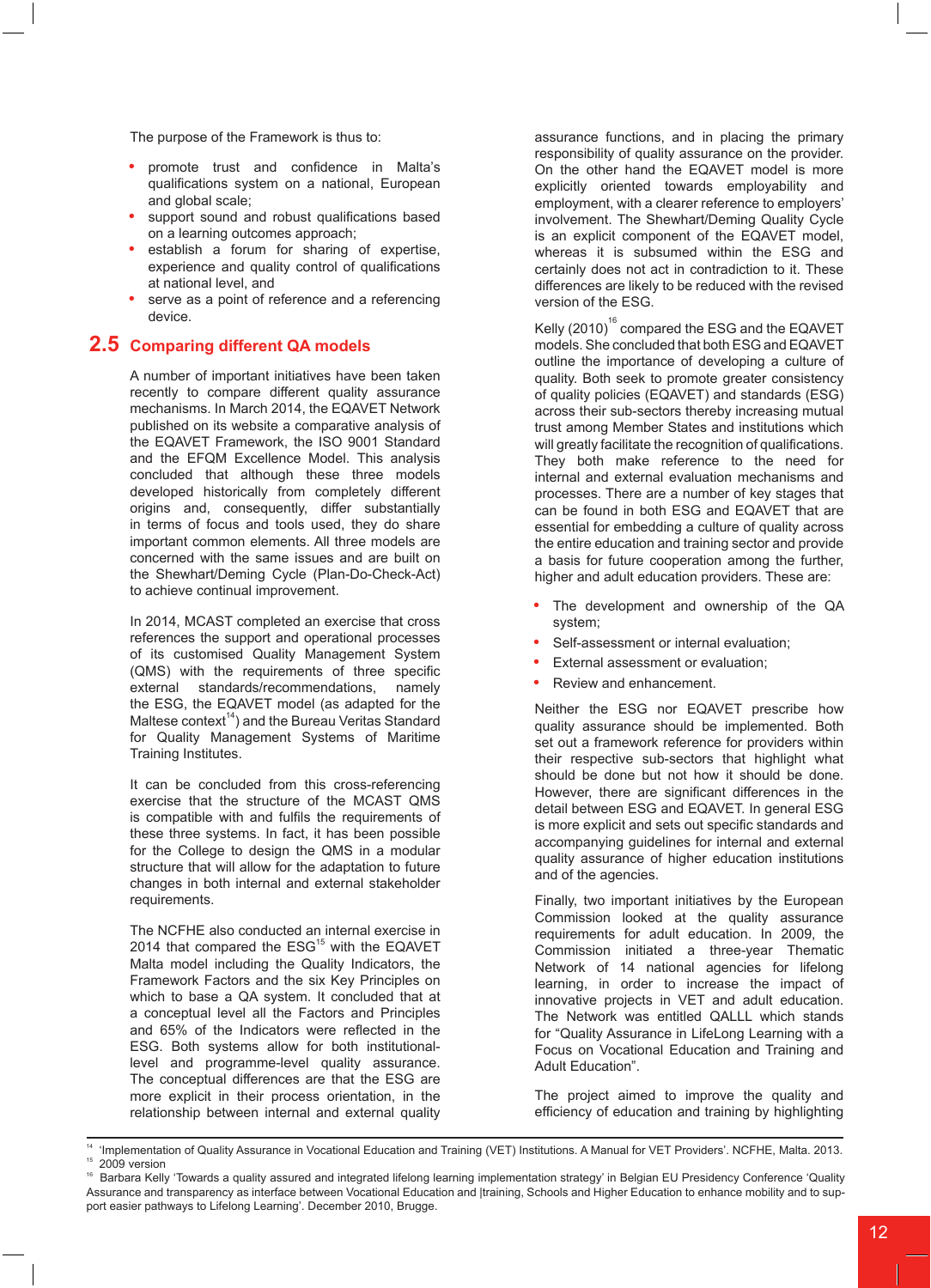good practice and developing recommendations. One of its ten key recommendations was the adoption of the EQAVET quality cycle to ensure constant improvement in the provision of adult education.

The 2013 report 'Developing the adult learning Sector - Quality in the Adult Learning Sector' commissioned by the European Commission concluded that the EQAVET and ESG quality reference frameworks are applicable to the situation of the adult learning sector, acknowledging that the adult learning sector is less uniform in terms of objectives, organisation, target groups, and societal results (especially for the nonformal part of adult learning). Most cases studied in the report were based on the same philosophy (the quality cycle), and similar descriptors were in place.

It can be concluded that the identification of a quality assurance common conceptual core for further, higher and adult education, which is situated within the ESG and enriched by EQAVET perspectives, and that is in harmony with a whole range of quality assurance systems that may already be used by Maltese providers, is an achievable target for Malta.

## **2.6 Feedback from stakeholders and critical friends**

The Consultative Conference of the 25<sup>th</sup> July 2014 was the first event in a consultative period up to the end of September 2014. Feedback was received from:

- **•**  Maltese stakeholders, including further and higher service providers
- **ENQA the European Association for Quality** Assurance in Higher Education
- CEDEFOP the European Centre for the Development of Vocational Training
- AQA the Austrian Agency for Quality Assurance (focusing on higher education)
- OAQ the Swiss Center of Accreditation and Quality Assurance in Higher Education
- QAA the UK Quality Assurance Agency (which focuses on higher education but also covers Further Education provided overseas)

RAQAPE - the Romanian Agency for Quality Assurance in Pre-University Education (which includes VET provision)

The feedback endorsed the conceptual basis of the Framework, its principles and IQA and EQA Standards and procedures. Furthermore recommendations were made with respect to:

- the applicability of the Framework with respect to Further Education Centres, English Language Schools and VI Forms;
- the need to include clarifications in certain standards to make explicit what was not sufficiently clear and was explained during the Consultative Conference;
- restrict student participation in the EQA review panel to actual students from other entities, not ex-students from the entity hosting the EQA;
- the need to consider the inclusion of employers in the EQA review panel especially for vocationallyoriented providers;
- the need to include international reviewers in the EQA panel were appropriate and applicable;
- the need to provide training and preparation for local prospective EQA reviewers;
- the need to include selection criteria for all EQA panel members, not just students;
- **EQA data sources: if the hosting entity's IQA** report is older than two years or is not according to parameters established by the NCFHE, a selfassessment report would be required;
- the full EQA report that is published: this needs to include both findings (both good practice and what needs to be improved) and recommendations.

Additionally, the external peer experts that formed part of the review panels for the EQA of the University of Malta, MCAST and ITS also gave their feedback on the Framework and the EQA Manual of Procedures.

These recommendations were integrated into the final version of the IQA and EQA standards in this publication, and in the Manual of Procedures.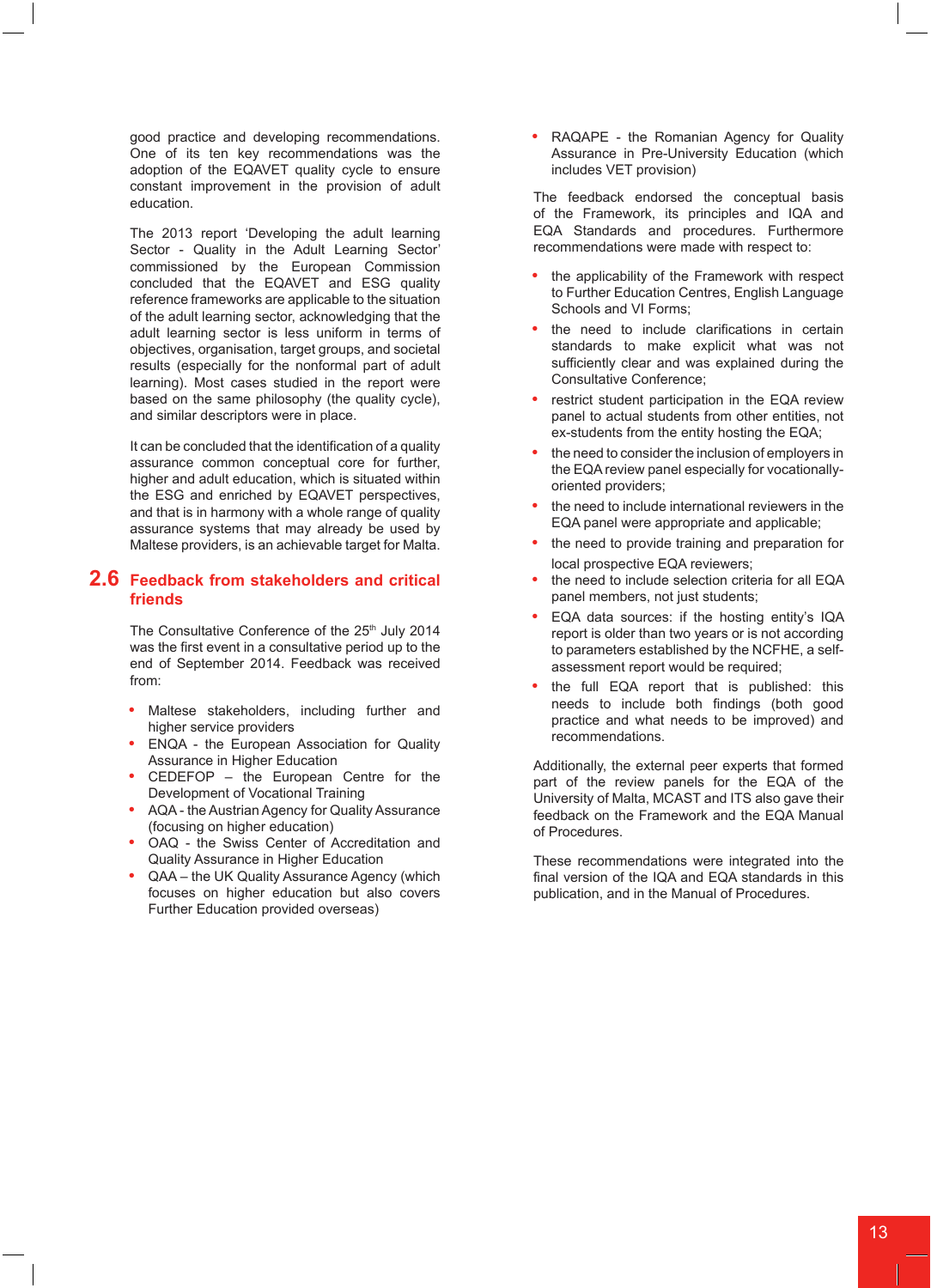# **3. Principles of the Framework**

Malta's National Quality Assurance Framework for Further, Higher and Adult Formal Education, which hereinafter will be referred to as the Framework is underpinned by six principles that determine the remit and function of the Framework, and the relationship between internal and external quality assurance to enhance learning outcomes.

#### **3.1 A Framework based on the ESG and enriched by the EQAVET perspective**

The Framework shall be based on the Standards of the ESG and adapted to the Maltese context, taking into consideration Subsidiary Legislation 327.433. The IQA standards of the Framework shall be enriched by EQAVET components that relate more directly to outcomes and employability.

#### **3.2 A Framework that contributes to a National Culture of Quality**

The Framework shall contribute to a national quality culture, by supporting providers to develop and improve their internal quality management systems which are regulated, monitored and supported by external quality audits. The Framework thereby contributes to:

- increased agency, satisfaction and numbers of service users;
- an enhanced international profile and credibility of providers in Malta, and
- the promotion of Malta as a regional provider of excellence in further and higher education.



Figure 3.1 represents the concentric nature of the national culture of quality. At its core is the internal quality assurance process conducted by the provider. This may be augmented by an external review that is sought by the provider. The third cycle in the quality culture is the external quality audit conducted by the NCFHE, as explained below. Finally, the NCFHE will itself be peer reviewed by other quality assurance agencies within the context of the due diligence process of the European Quality Assurance Register.

## **3.3 Internal Quality Assurance (IQA) that is Fit for Purpose**

Providers shall have the primary responsibility for the quality of their provision and its quality assurance. Each IQA needs to be designed to be fit for purpose according to the provider's courses and service users. The Framework shall provide the necessary guidelines for the development of these IQAs whilst allowing for established quality management systems adopted by providers that are in harmony with the Framework.

#### **3.4 External Quality Assurance (EQA) that is a tool for both Development and Accountability**

The EQA process shall have both a developmental and an accountability perspective. It shall be developmental by giving providers access to independent data and recommendations to promote excellence. It shall also ensure accountability to stakeholders, including learners and employers, and the fulfilment of national goals in further, higher and adult formal education. The EQA shall ensure that the internal quality management system of the provider is:

- fit for purpose according to the provider's courses and service users;
- compliant with standards and regulations while contributing to the development of a national quality culture;
- contributing to the fulfilment of the broad goals of Malta's Education Strategy 2014-2024;
- $implemented$  with effectiveness, comprehensiveness and sustainability.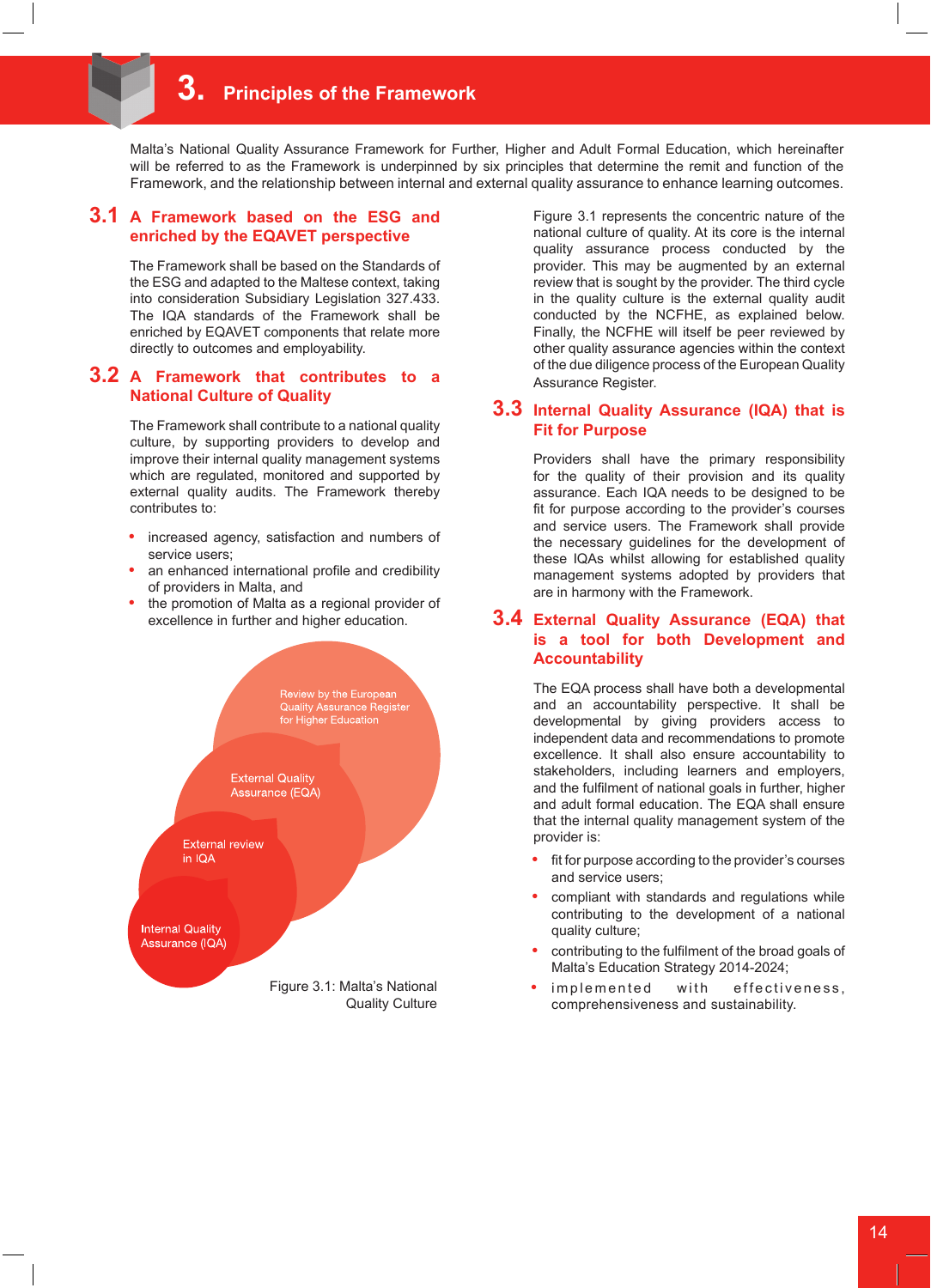

# **3.5 The Quality Cycle at the Heart of the Framework**

The Quality Cycle

The learning and improvement dynamic of the Framework shall be the Quality Cycle, which is itself learning outcomes-based. For the purposes of this Framework the EQAVET version shall be adopted as per Diagram 3.2, but this can be taken to represent the different equivalent versions of the quality cycle embedded in other quality management systems.

The Quality Cycle informs both the learning process of the IQA as well as the developmental perspective of the EQA and its interaction with the IQA. The developmental relationship between the IQA and the EQA that is driven by the Quality Cycle is illustrated by Diagram 2.3. It is the provider's IQA that is the primary driver for enhanced quality and output, assisted by the EQA process.

# **3.6 Integrity and Independence of the EQA Process**

The NCFHE shall act, and be seen to act, with integrity and independence in its EQA function, by:

- having autonomous responsibility for its operations;
- ensuring that the conclusions and recommendations made in its EQA reports and the outcomes thereof shall not be influenced by any third parties;
- ensuring that the definition and operation of its procedures and methods, and the nomination of its external experts shall not be influenced by any third parties;
- operating a no-conflict-of-interest mechanism in the work of its external experts; and
- ensuring that while relevant stakeholders, particularly students and teaching staff, are consulted in the course of quality assurance processes, the final outcome of any quality audit or accreditation decision remains its Diagram 3.2: esponsibility.



Diagram 3.3: Relationship between IQA and EQA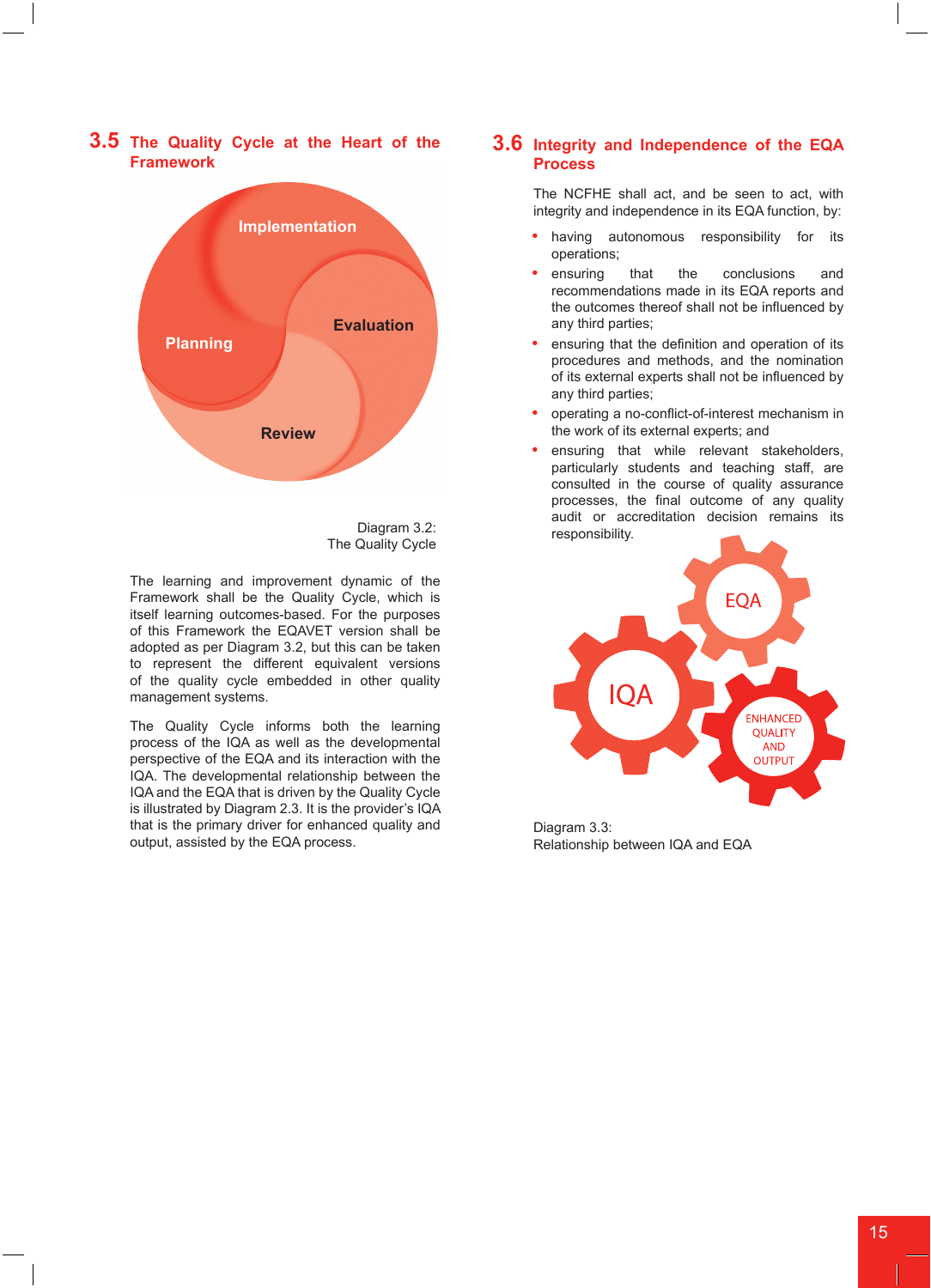Table 4.1 below indicates the applicability of the various components of the Framework to the different types of entities accredited with the NCFHE.

| <b>Type of Entity</b>                  | <b>IQA</b> | <b>External</b><br><b>Review</b><br>of IQA | <b>EQA</b> |
|----------------------------------------|------------|--------------------------------------------|------------|
| Self-accredited                        | X          | X                                          | X          |
| <b>University</b>                      | X          | $\mathsf{x}$                               | X          |
| <b>Higher Education</b>                | X          | X                                          | X          |
| <b>Further and Higher</b><br>Education | X          | X                                          | X          |
| Local rep./ franchise                  | X          | X                                          | X          |
| <b>Further education</b>               | X          |                                            | X          |

*Table 4.1: Applicability of the Framework*

As illustrated in Table 4.1, all entities are required to have an IQA mechanism in place for all accredited courses and programmes, and to undertake EQAs.

Self-accrediting institutions, universities, higher education institutions and local providers acting as representatives of foreign educational institutions are additionally required to have an external review component in their IQA. This can take the form of external examiners, moderators or validators, and/ or ad hoc reviews, audits or inspections by third parties requested by the provider to undertake this service. Such external reviews do not replace the EQA process. However the EQA will take the external review process and outcomes into

account. Entities that are licensed as further and higher education institutions require an external review only of their higher education component. EQAs of entities that are required to undertake an external review of their IQA shall expect to see evidence of such a review at least once during the EQA five-year cycle.

Entities licensed as further education institutions or centres or tuition centres are not required to undertake external review of their IQAs.

The EQA shall eventually encompass both institutional and programme levels of audit. Indeed, in line with Regulation 37 (b) of Subsidiary Legislation 327.433, all courses that are already accredited by the NCFHE or will be accredited in the future and are equivalent to the three cycles of qualification in the Bologna Process are subject to an EQA after the first full cycle of provision, i.e. after the first group of students graduate. The courses in question are:

- full MQF Level 6 degrees
- all MQF Level 7 courses
- all MQF Level 8 provision

However the first full EQA cycle shall focus on the institutional level so as to implement the developmental orientation of the EQA.

In parallel to the ESF Project 1.227, the NCFHE is working on the development of the accreditation and audit of e-learning based providers and programmes using international standards and tools. This development will be in harmony with the principles and standards of the Framework, and will in effect constitute part of the Second Stage of the Framework as indicated in the Foreword.

Also as part of the Second Stage of the Framework, the NCFHE shall issue clarifications on the applicability of the Framework to Further Education Centres, Tuition Centres and VI Forms.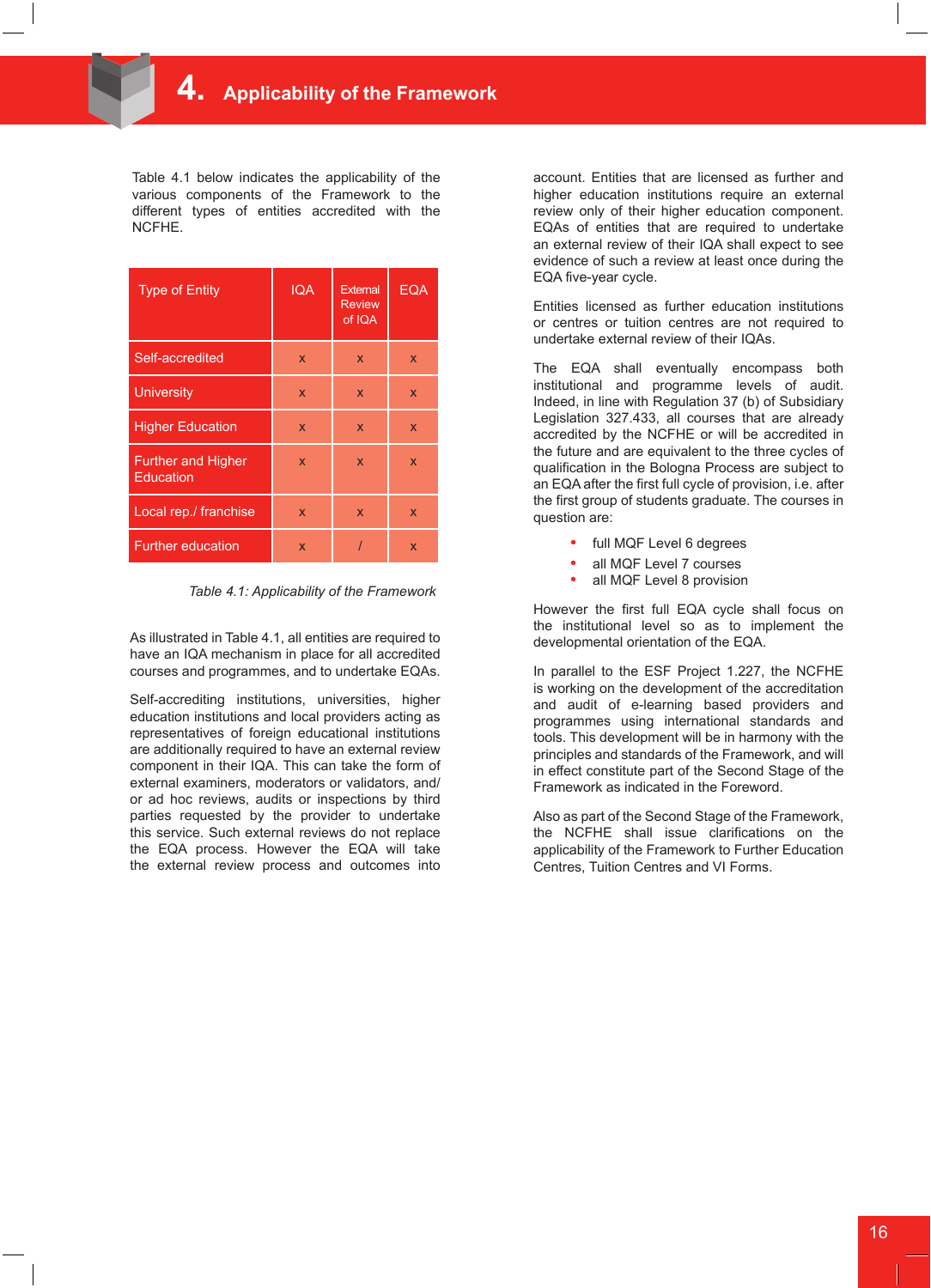As indicated in the first Principle of Section 3 earlier in this document, the Standards of this Framework are based on the 2014 proposed version of the ESG, and are adapted to take into account the VET reality, the local context and Subsidiary Legislation 327.433. The Standards in this Framework do not prescribe how the quality assurance processes are implemented. They are intended to provide guidance, covering the areas which are vital for successful quality provision and learning environments in further, higher and adult formal education. These Standards should be considered in a broader context that also includes the Malta Qualifications Framework, the use of ECTS<sup>17</sup> and ECVET<sup>18</sup> learning credits as indicated in the Malta Referencing Report of 2012<sup>19</sup> and subsequent editions, and the use of diploma and certificate supplements that also contribute to promoting the transparency and mutual trust in Maltese further and higher educational provision.

The focus of these Standards is on quality assurance related to learning and teaching, including the learning environment and where applicable, relevant links to research and innovation. In addition entities have policies and processes to ensure and improve the quality of their other activities such as governance, and research where applicable. The Standards apply to further, higher and adult formal provision<sup>20</sup> in Malta regardless of the mode of study or place of delivery, including transnational and cross-border provision. In this document the term "programme" refers to the full range of provision, from short courses up to full programmes as indicated by the Maltese Referencing Report of 2012 and any subsequent editions.

These Standards are fully compatible with Subsidiary Legislation 327.433. No interpretation of these Standards that is not in line with the Legal Notice is permissible. They shall be reviewed in 2017.

#### **5.1 Standards for internal quality assurance Policy for quality assurance**

Entities shall have a policy for quality assurance that is made public and forms part of their strategic management. Internal stakeholders shall develop and implement this policy through appropriate structures and processes, while involving external stakeholders. Such a policy should include:

- a. the organisation of the quality assurance system;
- b. the responsibilities of departments, schools, faculties, institutes and/or other organisational units as well as those of institutional leadership,
- c. reference to the relationship between research and learning & teaching, where applicable;
- d. procedures for ensuring academic integrity and freedom, where applicable;
- e. procedures for ensuring against academic fraud;
- f. procedures for ensuring against intolerance of any kind or discrimination against the students or staff;
- g. the involvement of external stakeholders in quality assurance;
- h. procedures for the quality assurance of any elements of an entity's activities that are subcontracted to or carried out by other parties;
- in the case of local representatives or franchises of foreign providers, explicit reference to the quality assurance procedures of the parent provider and the role of the local representative or franchise in this.

# **5.2 Institutional probity**

Entities shall ensure that they have appropriate measures and procedures in place to ensure financial probity. Universities, self-accrediting institutions and other entities with a turnover of more than €50,000 per annum shall have yearly audited accounts and regular budget plans $21$ . Other accredited entities shall have yearly financial statements and regular budget plans. Entities shall ensure that the members of the body corporate, the legal representative and the persons occupying a headship position are fit and proper persons to deliver further and/or higher education programmes.

# **5.3 Design and approval of programmes**

Self-accrediting entities shall have processes for the design and approval of their programmes that have the following characteristics:

- they define the expected student workload in terms of ECTS or ECVET learning credits;
- b. they indicate the target audience and the minimum eligibility and selection criteria, where applicable;
- c. they are learning outcome-based, distinguishing between knowledge, skills and competences;
- d. they indicate appropriate learning dynamics and a measure of tutor-learner interaction as is appropriate for the course level and content;

individual staff members and students with respect to quality assurance;

<sup>&</sup>lt;sup>17</sup> European Credit Transfer System

<sup>&</sup>lt;sup>18</sup> European Credit System for Vocational Education and Training

<sup>19 &#</sup>x27;Referencing of the Malta Qualifications Framework (MQF) to the European Qualifications Framework (EQF) and the Qualifications

Framework of the European Higher Education Area (QF/EHEA)'. Malta Qualifications Council, Ministry of Education and Employment, Malta, 2012. <sup>2</sup> As indicated in Chapter 4 the NCFHE shall issue clarifications in a second stage on the applicability of the Framework to English Lan

guage Schools, Further Education Centres and VI Forms.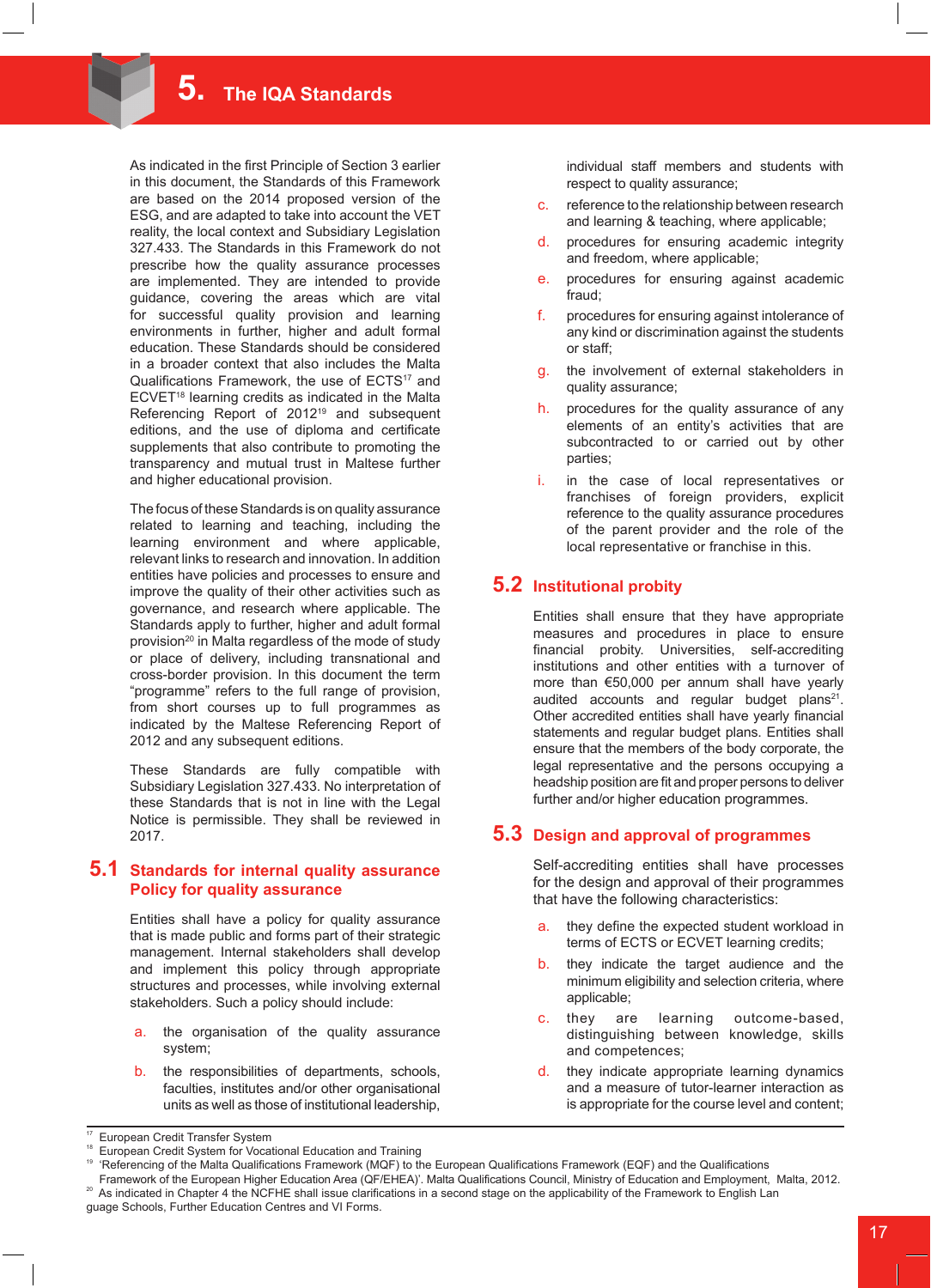- e. they indicate appropriate resources and forms of assessment;
- f. they indicate the minimum requirements in terms of qualifications and competences for teaching staff;
- g. they are in line with the MQF and the Malta Referencing Report 2012 and subsequent updates;
- h. the process of the identification of training/ programme needs involves the participation of external stakeholders who are likely to benefit from the outcomes of such provision;
- i. programmes that are employment-oriented involve stakeholders from the world of work in their design and review;
- j. they involve students in their design and review;
- k. they are designed so that they enable smooth student progression;
- l. they are subject to a formal institutional approval process.

Other entities accredited by the NCFHE shall follow the programme accreditation procedure of the NCFHE, which shall be in line with this Standard. The current procedure is available at http://www. ncfhe.org.mt/educational-institutions/.

### **5.4 Student-centred learning, teaching and assessment**

Entities shall ensure that the programmes are delivered in a way that encourages students to take an active role in creating the learning process, and that the assessment of students reflects this approach. The implementation of student-centred learning and teaching shall:

- a. respect and attend to the diversity of students and their needs, enabling flexible learning paths;
- b. consider and use different modes of delivery, where appropriate;
- c. flexibly use a variety of pedagogical methods;
- d. regularly evaluate and adjust the modes of delivery and pedagogical methods;
- e. encourage a sense of autonomy in the learner, while ensuring adequate guidance and
- f. support from the teacher/lecturer;
- g. promote mutual respect within the learnerteacher relationship.

Quality assurance processes for assessment shall take into account the following:

a. Assessors are familiar with existing testing and examination methods and receive support in

developing their own skills in this field;

- b. The criteria for and method of assessment as well as criteria for marking are published in advance;
- c. The achieved learning outcomes are analysed in relation to the intended outcomes. Students are given feedback, which, if necessary, is linked to advice on the learning process;
- d. Where possible and applicable, assessment is carried out by more than one examiner;
- e. The regulations for assessment take into account mitigating circumstances;
- f. Assessment is consistent, fairly applied to all students and carried out in accordance with the stated procedures;
- g. A formal procedure for student complaints and appeals is in place.

# **5.5 Student admission, progression, recognition and certification**

Entities shall consistently apply pre-defined and published regulations covering all phases of the student "life cycle", e.g. student admission, progression, recognition and certification. In particular:

- a. Admission processes and criteria are implemented consistently and in a transparent manner;
- b. induction to the institution and the programme is provided;
- c. both processes and tools are in place to collect, monitor and manage information on student progression;
- d. while accredited entities retain the right to determine their own selection criteria, they have mechanisms in place to take into consideration relevant qualifications that are accredited or recognised by the NCFHE, and relevant periods of study and prior learning, including the recognition of non-formal and informal learning;
- e. on successful course completion, students receive documentation explaining the context, MQF level, amount of learning credit, content and status of the qualification gained, in line with NCFHE regulations. By 2017, locally accredited full qualifications at both further and higher education levels shall reference achieved learning outcomes.

#### **5.6 Student admission, progression, recognition and certification**

Entities shall assure the competence of their teaching staff. They shall apply clear, fair and transparent processes for the recruitment, conditions of employment and professional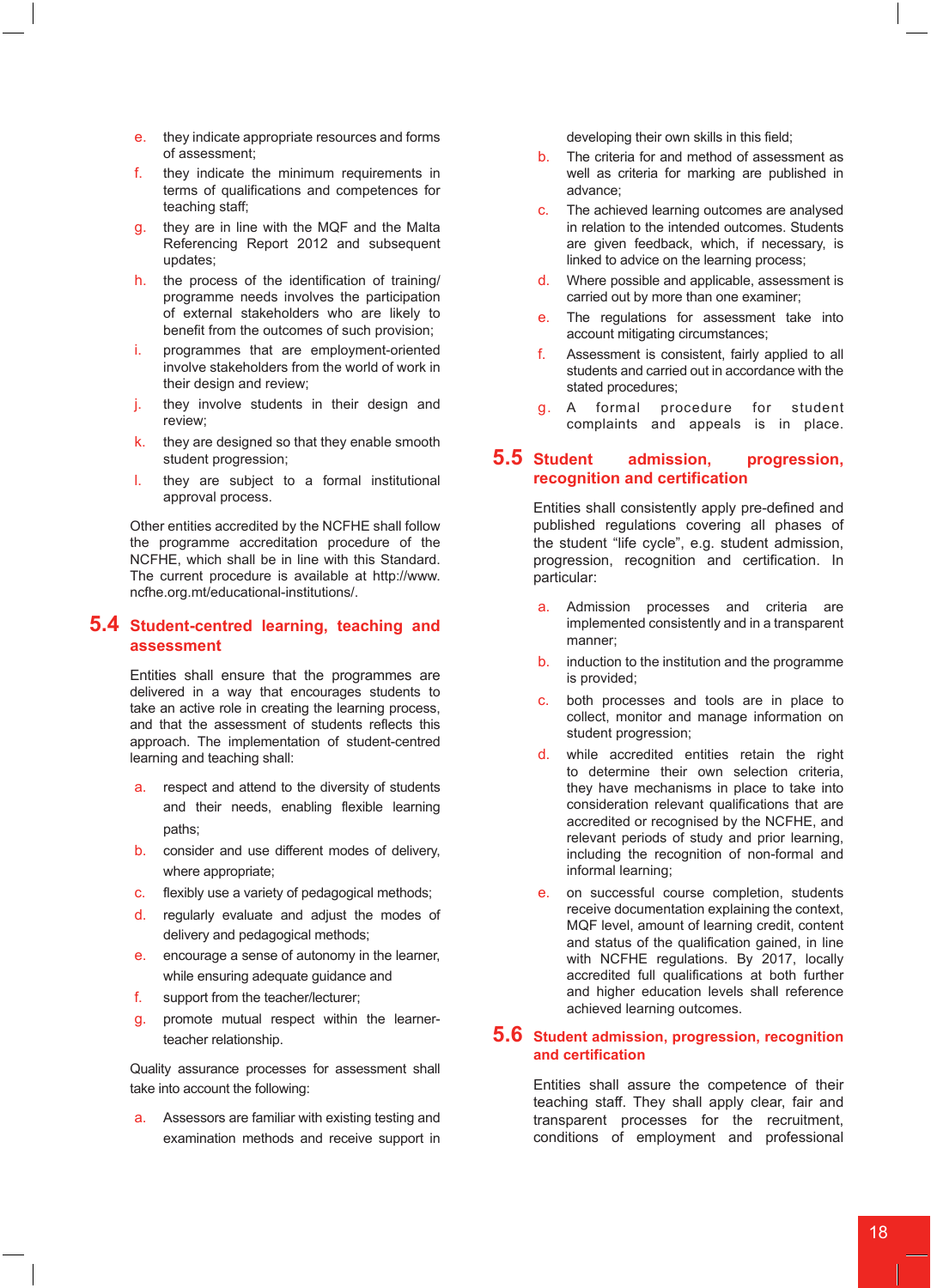development of such staff. Entities shall promote innovation in teaching methods, and continuous professional development. Higher education institutions shall encourage scholarly activity to strengthen the link between education and research, where applicable. In the case of parttime teaching staff providing limited and ad hoc services, entities shall ensure that such staff is constantly au courant with developments in their fields and with the methodological requirements of their programmes.

## **5.7 Learning resources and student support**

Entities shall have appropriate funding for learning and teaching activities. They should ensure that adequate and readily accessible learning resources are provided to assist student learning commensurate to the type and level of course/s. These resources may vary from physical or virtual libraries, learning equipment, study facilities and IT infrastructure to human support in the form of tutors, counsellors and/or other advisers.

The needs of a diverse student population (such as mature, part-time, employed and international students as well as students with disabilities), and the shift towards student-centred learning should be taken into account when allocating, planning and providing the learning resources and student support.

All resources and services should be fit for purpose and accessible, and students should be informed about the services available to them. In delivering support services the role of support and administrative staff is crucial and therefore they need to be qualified and have opportunities to develop their competences.

#### **5.8 Information management**

Entities shall ensure that they collect, analyse and use relevant information for the effective management of their programmes and other activities.

This information shall include:

- a. Profile of the student population, including prevalence of vulnerable groups;
- b. Course participation, retention and success rates;
- c. Students' satisfaction with their programmes;
- d. Employment rates and career paths.

Various methods of collecting information may be used. Sources of such information may include the NCFHE yearly statistics for further and higher education, which will be reformulated to provide this service. Students and staff should be involved in providing and analysing information and planning follow-up activities.

# **5.9 Public information**

Entities shall publish information about their activities, including courses/programmes, which is clear, accurate, objective, up-to date and readily accessible.

The information should include:

- a. the selection criteria for the courses/ programmes;
- b. their intended learning outcomes;
- c. the qualifications they award, including information on the EQF/MQF level and ECTS/ECVET learning credits;
- d. the teaching, learning and assessment procedures used;
- e. the pass rates, and
- f. the further learning opportunities available to their students.

The information available shall be sufficient for prospective applicants to be able to make an informed choice in terms of the knowledge, skills and competences they are likely to acquire on successful completion of the programme.

#### **5.10 On-going monitoring and periodic review of programmes**

Entities shall implement the Quality Cycle by monitoring and periodically reviewing their programmes in terms of their IQA policy and standards. The objectives of this exercise shall be i) to ensure that they achieve the objectives set for them; ii) to review the content of the programme in the light of latest research/practice in the sector to ensure that the programme is up to date; and iii) to respond to the changing needs of students and society.

Such reviews shall include input from students and, where applicable, input from EQA reports. They shall also include other stakeholders that are benefiting from the outcomes of the programme; in the case of employment-oriented programmes this includes stakeholders from the world of work. These reviews shall lead to continuous improvement of the programmes. Any action planned or taken as a result shall be communicated to all those concerned.

## **5.11 Cyclical external quality assurance**

Entities should undergo external quality assurance by, or with the approval of, the NCFHE on a cyclical basis according to NCFHE guidelines, once every five years.